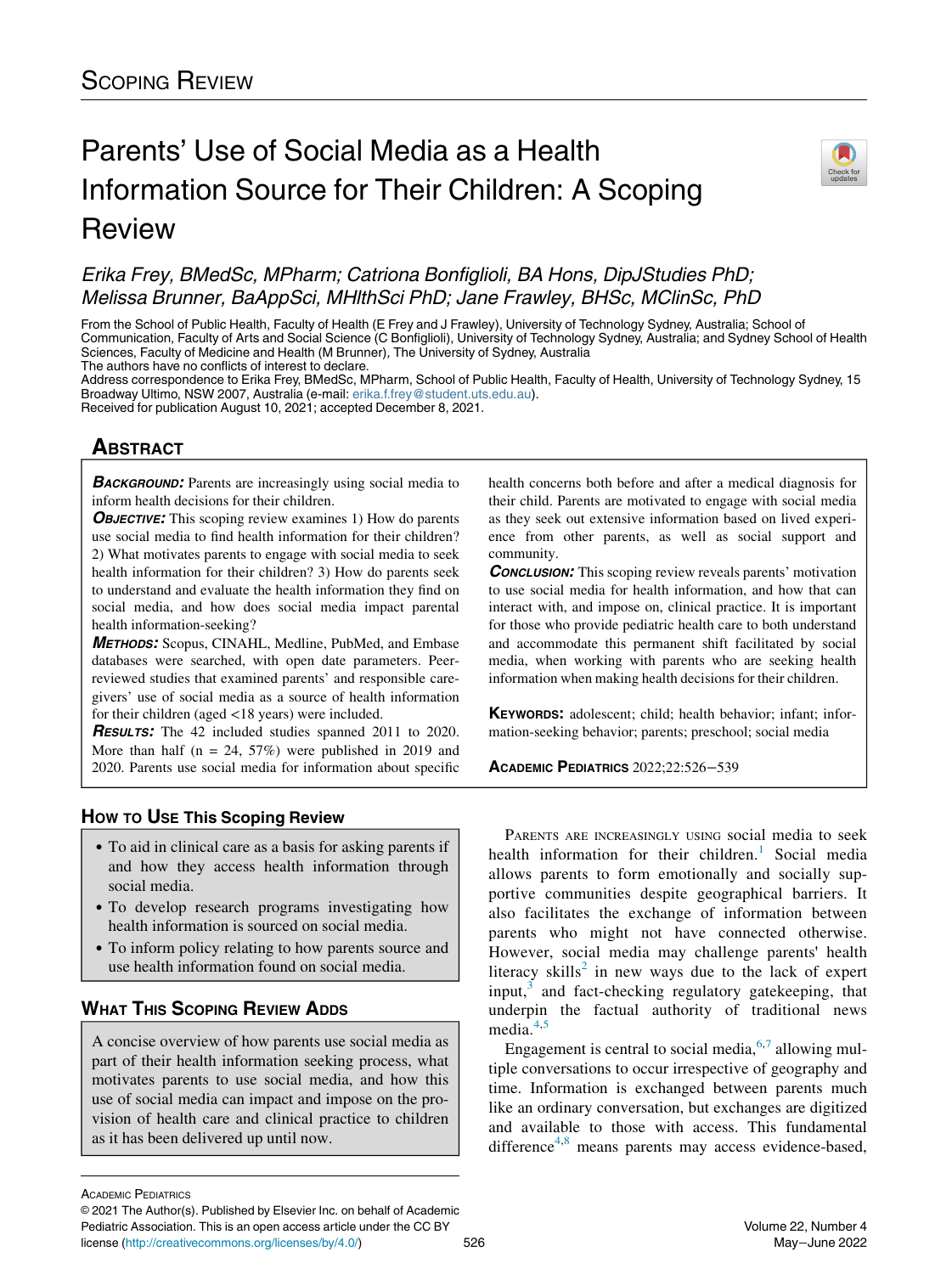user-generated information, but, unwittingly, also opin-ion which is not based on fact,<sup>[9](#page-11-8)</sup> and may even be contradictory. This also may create confusion, $10$  delay access to health care, $11$  or increase the use of treatments without medical oversight, $\frac{8}{3}$  $\frac{8}{3}$  $\frac{8}{3}$  possibly harming children's health.

Researchers have investigated the quality of information on social media and the Internet; however, insight into parents' use of social media to seek health information for their children is limited. $8,19$  $8,19$  Accordingly, we conducted a scoping review of relevant peer-reviewed research to answer the following research questions: 1) How do parents use social media to find health information for their children? 2) What motivates parents to engage with social media to seek health information for their children? 3) How do parents seek to understand and evaluate the health information they find on social media, and how does social media impact parental health information seeking?

### **METHODS**

The PRISMA-ScR methodology was chosen due to the heterogeneity of study designs, platforms used, the variety of health issues parents sought information for, and this being a new area of study.<sup>[12](#page-11-12)[,13](#page-11-13)</sup> The PRISMA-ScR allowed us to map the existing scholarly litera-ture<sup>[14](#page-11-14)</sup> and identify future research directions, $13,15$  $13,15$  while also allowing for flexibility when deciding which literature sources were to be included and excluded by design $^{14}$  $^{14}$  $^{14}$  and preserving research integrity and rigor. A review protocol was developed (but not registered) a priori in compliance with the protocol outlined in the Joanna Briggs Institute Manual of Evidence Synthesis, $16$  using the SUMARI protocol template<sup>[17](#page-11-17)</sup> provided. The reporting for the scoping review was done in compliance with the PRISMA-ScR extension,  $12$  using the PRISMA-ScR checklist.

The inclusion and exclusion criteria were determined a priori. Peer-reviewed scholarly research (published in English) that examined parents with a child aged between 0 and 18 years of age that specified social media as a source of health information were included. The term 'parent' is used here as an all-inclusive term, encompassing biological and non-biological caregivers responsible for the health decisions of a dependent child younger than 18 years. Studies were excluded if they included parents of children over 18 years of age, were concerning pregnancy/prenatal care, or included children under the age of 18 years seeking their own health information. Studies on mHealth were excluded along with studies that did not clearly differentiate the use of the Internet from that of social media.

Embase, Scopus, CINAHL, and Medline were searched on August 30, 2020 with identical but translated search strategies. A targeted search of Journal of Medical Internet Research through PubMed (journal specified) was also conducted on September 22, 2020. All peer-reviewed empirical research was included,

with all other search results being excluded to limit bias which is known to be inherent in editorials based on opinion, and lack of peer review for conference abstracts. Gray literature (literature that is produced by governments, academics, businesses and industry, but is not formally controlled or published by publishing houses<sup>18</sup>) was excluded due to the inability to determine quality,  $19$  and impartiality.  $24$ 

The search terms used were developed with the assistance of an information services librarian. Search terms used across the databases were identical but translated to work for the requirements of each database ([see Appendix 1\)](#page-11-19). Date filters were left open (ie no date filters were used to limit results) to include studies across the entire social media lifespan and enable us to view changes and trends over time. The search strategy was executed by the first author with assistance from the consulting information services librarian.

The results from all searches were exported to Covi-dence<sup>[20](#page-12-1)</sup> where duplicates were removed within the program, manually double-checked and deleted manually where required. Two reviewers (E.F. and M.B.) screened all papers by title, abstract and full paper according to the eligibility criteria that was inputted into Covidence to assist with consistency between reviewers and within screening for each reviewer. Inconsistencies were discussed between the two screening reviewers. Two papers that could not be resolved between the two screening reviewers were referred to the entire authorship team for discussion as to eligibility, resulting in one paper being included and one paper being excluded. Studies that appeared in records more than once were collapsed into a single unit (first study published) for the purposes of analysis. The screening process was guided by the scoping review protocol.<sup>[16](#page-11-16)</sup>

The data were extracted based on participant, concept, context in an iteratively adjusted data extraction tool ([see Appendix 2\)](#page-11-19) as set out in the scoping review protocol. Participant data was primarily focused on demographics. Concept data extraction focussed on data needed to directly answer the research questions − such as parent's behavior, motivation, and sentiment related to social media use for health information. Selfreported outcomes (what parents did with or as a result of the health information they found on social media) were also extracted to provide additional insights. Context data extraction focussed on study methodology and setting, including the country in which the study was conducted, the data collection methods and study designs used, the year of data collection, and the social media platforms investigated. Finally, the study data extracted was related to the meta data needed to inform the review. Once data extraction was completed, data synthesis was initiated on Microsoft Excel utilising data filters to dynamically group studies together that had similarities, depending on the data point being explored at the time. Data were then mapped to allow for comprehensive analysis and cohesive results ([Tables 1](#page-2-0) and [2](#page-6-0)).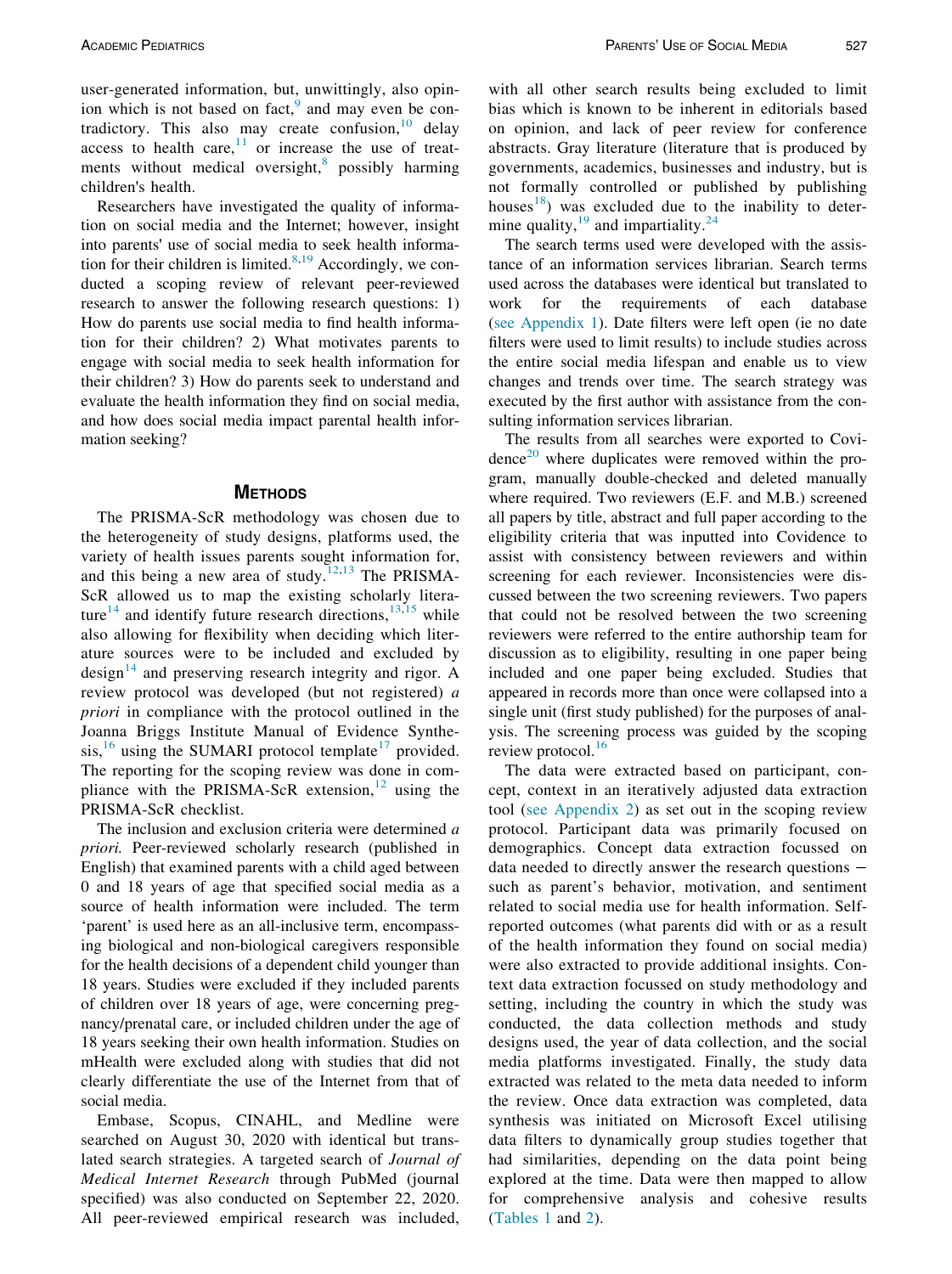### <span id="page-2-0"></span>Table 1. Overview of the Characteristics of the Included Studies

| Author                                                      | Year         | Country      | <b>Study Design</b>                  | Total Data Set (n=)                                                                         | <b>Health Concern</b>                                   | <b>SM Platforms Used</b>                                             | <b>Funding Statement</b>                                                                                                                                  |
|-------------------------------------------------------------|--------------|--------------|--------------------------------------|---------------------------------------------------------------------------------------------|---------------------------------------------------------|----------------------------------------------------------------------|-----------------------------------------------------------------------------------------------------------------------------------------------------------|
| Adekunle <sup>21</sup>                                      | 2020         | Nigeria      | Survey                               | 50 participants                                                                             | Orofacial cleft                                         | Facebook<br>Instagram<br>Twitter                                     | None declared                                                                                                                                             |
| Bamashmous et al <sup>22</sup>                              | 2020         | UK           | Survey                               | 70 participants                                                                             | Dental trauma                                           | YouTube<br>Wikipedia<br>Facebook<br>Dental forums                    | Absent                                                                                                                                                    |
| Bradshaw et al <sup>37</sup>                                | 2020         | US           | Content analysis                     | 258 participants                                                                            | Vaccines                                                | Facebook                                                             | Absent                                                                                                                                                    |
| Bryan et al <sup>1</sup>                                    | 2020         | US           | Survey                               | 551 participants                                                                            | General information                                     | Facebook<br>Wikis<br>blogs                                           | Bright futures Young Inves-<br>tigators Award from Aca-<br>demic Pediatric<br><b>Association and Maternal</b><br><b>Health Bureau</b>                     |
| Clapton-Caputo<br>et al <sup>38</sup>                       | 2020         | Australia    | Interview                            | 76 participants                                                                             | Breastfeeding                                           | Facebook                                                             | None declared                                                                                                                                             |
| Jenkins et al <sup>39</sup><br>Kim et al $^{23}$            | 2020<br>2020 | US<br>US     | Content analysis<br>Survey           | 64 participants<br>4174 participants                                                        | Vaccines<br>Measles                                     | Blogs (comments)<br>Facebook                                         | Absent                                                                                                                                                    |
|                                                             |              |              |                                      |                                                                                             |                                                         | Twitter<br>Instagram<br>Pinterest                                    | Supported by the Depart-<br>ment of Communication<br>at George Mason<br>University                                                                        |
| Lebron et al <sup>40</sup><br>Pretorius et al <sup>41</sup> | 2020<br>2020 | US<br>US     | Content analysis<br>Content analysis | 258 posts/1445 comments<br>20 posts/912 comments/<br>512 mothers in one Face-<br>book group | <b>Breastfeeding</b><br>Sudden Infant Death<br>Syndrome | Babycentre.com forum<br>Facebook                                     | Absent<br>- Sigma Theta Tau<br>- National Association of<br><b>Pediatric Nurse</b><br>Practitioners                                                       |
| Raspa et al <sup>56</sup>                                   | 2020         | US           | Interview<br>Survey                  | 7 participants<br>76 participants                                                           | Severe Combined Immune<br><b>Disorder</b>               | Not specified                                                        | <b>Health Resources and</b><br>Services Administration<br>(HRSA) of the US<br>Department of Health<br>and Human Services<br>(HSS) (Grant<br>#SC1MC31881). |
| Thorpe et al <sup>42</sup>                                  | 2020         | Australia    | Interview                            | 14 participants                                                                             | Vaccines                                                | Facebook<br>YouTube<br>Instagram<br>Pinterest<br>LinkedIn<br>Twitter | None declared                                                                                                                                             |
| Wang and Lund <sup>43</sup><br>Castro et al <sup>44</sup>   | 2020<br>2019 | US<br>Canada | Content analysis<br>Interview        | 100 comments<br>18 participants                                                             | Rare genetic disorders<br>Osteogenesis imperfecta       | Facebook<br>YouTube<br>Facebook                                      | None declared<br>- Tunis Shriners.<br>- Newton Foundation,<br>- Scotiabank.                                                                               |

(Continued)

FREY ET AL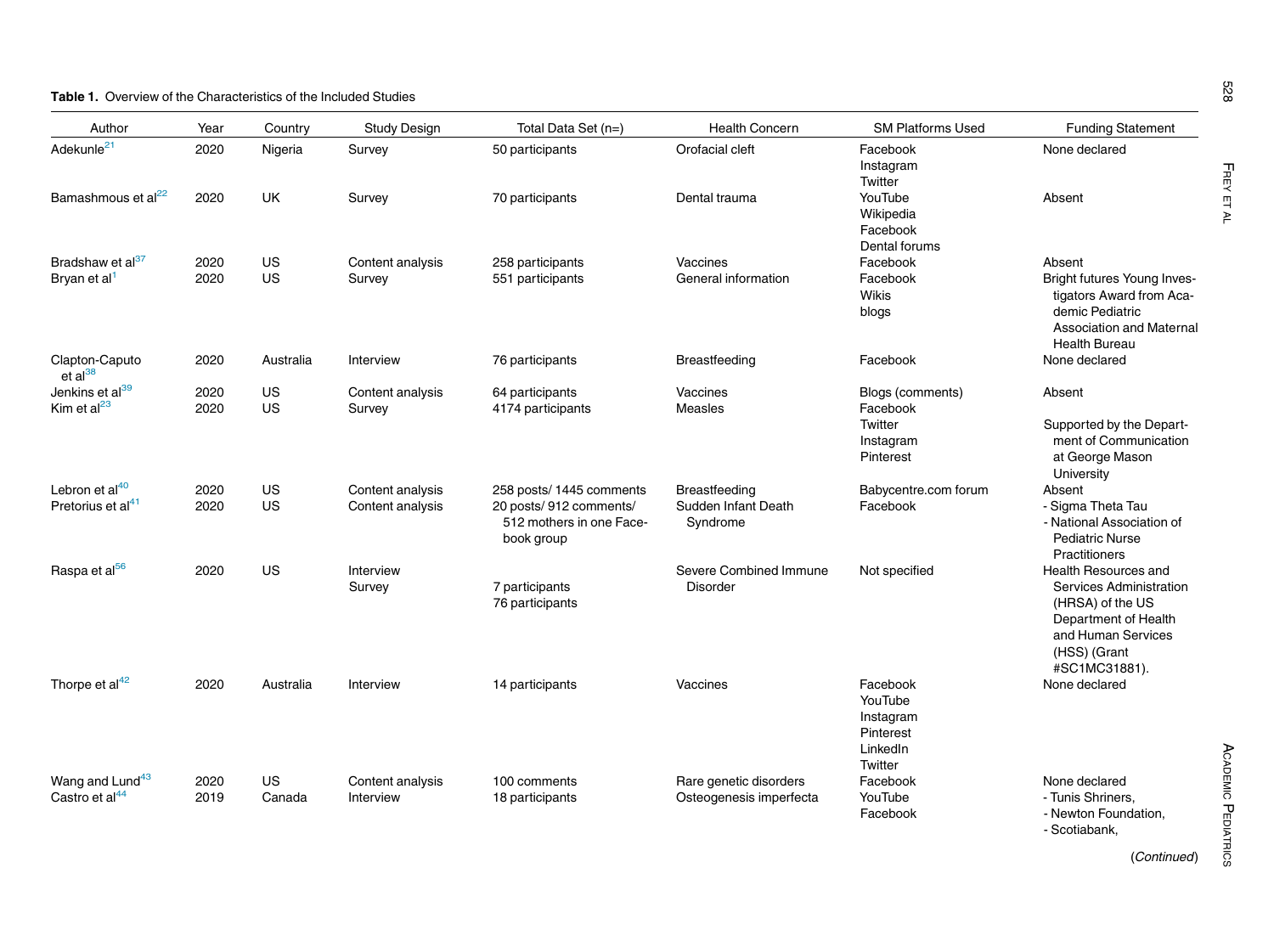Table 1. (Continued)

| Author                           | Year | Country   | <b>Study Design</b>           | Total Data Set (n=)                | <b>Health Concern</b> | <b>SM Platforms Used</b>                                                               | <b>Funding Statement</b>                                                                                                                                                                                                                 |
|----------------------------------|------|-----------|-------------------------------|------------------------------------|-----------------------|----------------------------------------------------------------------------------------|------------------------------------------------------------------------------------------------------------------------------------------------------------------------------------------------------------------------------------------|
|                                  |      |           |                               |                                    |                       |                                                                                        | - Canadian Institutes of<br>Health Research: Insti-<br>tute of Health Services<br>and Policy Research<br><b>Travel Awards (summer</b><br>2018)<br>- McGill University Ingram<br>School of Nursing Sum-<br>mer Bursary Program of<br>2019 |
| Deas et al <sup>45</sup>         | 2019 | US        | Interview<br>Focus group      | 6 participants<br>33 participants  | Vaccines              | Not specified                                                                          | - Intercommunity Health<br><b>Network Coordinated</b><br>Care Organization<br>- Corvallis Clinic Founda-<br>tion<br>- Community Health Cen-<br>ters of Benton and Linn<br>Counties<br>- Anonymous individuals                            |
| Gage-Bouchard<br>et al $^{35}$   | 2019 | US        | Interview                     | 40 participants                    | Childhood cancer      | Facebook                                                                               | - Supportive Care<br><b>Research Grant from St</b><br><b>Baldrick's Foundation</b><br>- National Care Institute<br>(NCI) grant<br>P30CA016056                                                                                            |
| Garcia et al <sup>57</sup>       | 2019 | <b>UK</b> | Interview<br>Survey           | 64 participants<br>21 participants | Feeding               | Facebook<br>YouTube                                                                    | Absent                                                                                                                                                                                                                                   |
| Gorman et al <sup>46</sup>       | 2019 | Scotland  | Focus group                   | 13 participants                    | Vaccines              | Facebook<br>Wikipedia                                                                  | None declared                                                                                                                                                                                                                            |
| Hwang and Shah <sup>24</sup>     | 2019 | US        | Survey- secondary<br>analysis | 4174 participants                  | Vaccines              | Facebook<br>Twitter                                                                    | Absent                                                                                                                                                                                                                                   |
| Koskan et al <sup>47</sup>       | 2019 | <b>US</b> | Interview                     | 26 participants                    | Vaccines              | Facebook                                                                               | Absent                                                                                                                                                                                                                                   |
| Kulhas Celik et al <sup>25</sup> | 2019 | Turkey    | Survey                        | 458 participants                   | Food allergies        | Facebook                                                                               | Absent                                                                                                                                                                                                                                   |
| Moon et al <sup>48</sup>         | 2019 | US        | Interview<br>Focus group      | 28 participants                    | General information   | Facebook                                                                               | National Institute for Minor-<br>ity Health and Health Dis-<br>parities 1R01MD007702                                                                                                                                                     |
| Peterlein et al <sup>26</sup>    | 2019 | Germany   | Survey                        | 519 participants                   | Orthopedics           | Wikipedia<br>Facebook<br>YouTube<br>Netdoktor.de<br>Other forums<br>Twitter<br>Myspace | None declared                                                                                                                                                                                                                            |

PARENTS' USE OF

SociAL

MEDIA

529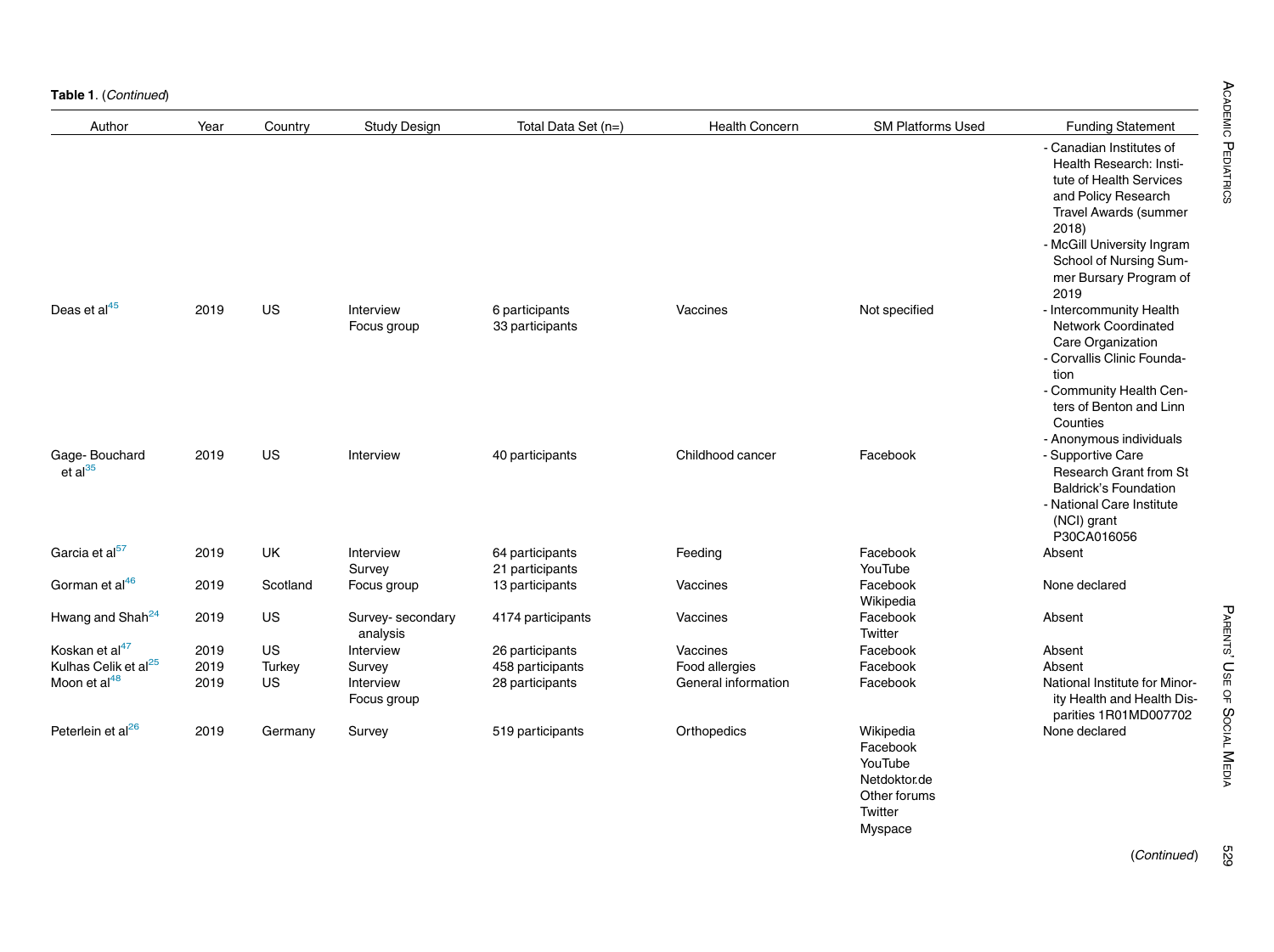| Author                                                   | Year         | Country      | <b>Study Design</b>                     | Total Data Set (n=)                               | <b>Health Concern</b>                        | <b>SM Platforms Used</b>                                        | <b>Funding Statement</b>                                                                                                                                                  |
|----------------------------------------------------------|--------------|--------------|-----------------------------------------|---------------------------------------------------|----------------------------------------------|-----------------------------------------------------------------|---------------------------------------------------------------------------------------------------------------------------------------------------------------------------|
| Pretorius et al <sup>60</sup>                            | 2019         | US           | Integrative review                      | 12 papers                                         | General support                              | Facebook<br>YouTube                                             | Absent                                                                                                                                                                    |
| Zhao et al <sup>34</sup>                                 | 2019         | US           | Network analysis                        | 5 Facebook groups                                 | Autism Spectrum Disorder                     | Facebook                                                        | Jiangsu Province Social<br><b>Science Foundation</b><br>(#19TQC005)                                                                                                       |
| Baker and Yang <sup>27</sup>                             | 2018         | Australia    | Survey                                  | 117 participants                                  | General support                              | Facebook                                                        | Sigma Theta Tau, Gamma<br>Omega Chapter at Vir-<br>ginia Commonwealth<br>University                                                                                       |
| $Lee^{28}$                                               | 2018         | US           | Survey                                  | 480 participants                                  | General information                          | Facebook<br>Instagram<br>Forums<br>YouTube<br>Flickr<br>Twitter | Absent                                                                                                                                                                    |
| Price et al <sup>10</sup>                                | 2018         | Canada       | Focus group<br>e-interview              | 19 participants                                   | General information                          | Forums<br><b>Blogs</b><br>Facebook                              | <b>Bridge Funding from Cana-</b><br>dian Institutes of Health<br>Research (CIHR)                                                                                          |
| Rehman et al <sup>49</sup><br>Gibson et al <sup>58</sup> | 2018<br>2017 | Canada<br>US | Content analysis<br>Interview<br>Survey | 1700 tweets<br>6 participants<br>629 participants | Childhood cancer<br>Autism Spectrum Disorder | Twitter<br>Facebook<br>Twitter<br>Pinterest<br>Forums           | None declared<br>None declared                                                                                                                                            |
| Nicholl et al <sup>59</sup>                              | 2017         | Ireland      | Focus group<br>Survey                   | 8 participants<br>121 participants                | Non-specific childhood<br>disabilities       | Facebook<br>Twitter<br>LinkedIn<br>Blog                         | Saoirse Foundation                                                                                                                                                        |
| Walker et al <sup>29</sup>                               | 2017         | US           | Survey                                  | 165 participants                                  | General information                          | Babycentre.com forum<br>YouTube<br>Facebook                     | St David's Center for<br>Health Promotion and<br>Disease Prevention<br>Research in Underserved<br>Population, School of<br>Nursing, The University<br>of Texas at Austin. |
| Kim et al <sup>50</sup>                                  | 2016         | US           | Content analysis                        | 29 social networking sites/<br>131 posts          | Premature infants                            | <b>Blogs</b><br>Facebook<br>forums                              | None declared                                                                                                                                                             |
| Lupton <sup>51</sup>                                     | 2016         | Australia    | Focus group                             | 36 participants                                   | General information                          | Pinterest<br>Instagram<br>Facebook<br>YouTube                   | Personal research funds<br>received from University<br>of Canberra, Australia.                                                                                            |
| Orr et al <sup>36</sup>                                  | 2016         | Israel       | Content analysis                        |                                                   | Vaccines                                     | Facebook                                                        | - I-CORE Program of the<br>Planning and Budgeting                                                                                                                         |

FREY ET AL

(Continued)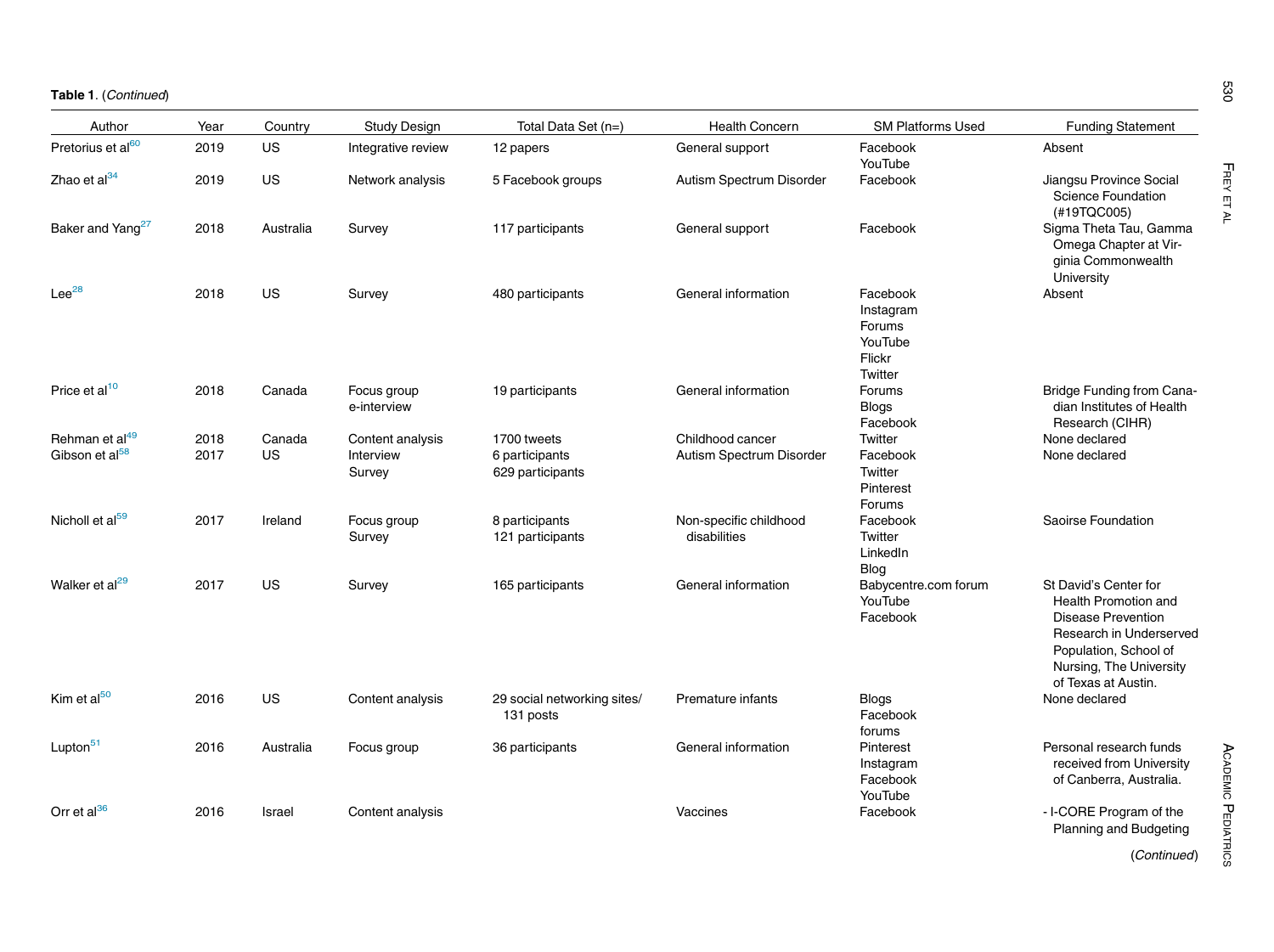Table 1. (Continued)

| Author                                     | Year | Country   | <b>Study Design</b> | Total Data Set (n=)                                     | <b>Health Concern</b>                             | <b>SM Platforms Used</b>                      | <b>Funding Statement</b>                                                                                                                                                                                                                                                            |
|--------------------------------------------|------|-----------|---------------------|---------------------------------------------------------|---------------------------------------------------|-----------------------------------------------|-------------------------------------------------------------------------------------------------------------------------------------------------------------------------------------------------------------------------------------------------------------------------------------|
|                                            |      |           |                     | 7 social media platforms /<br>2289 Facebook<br>comments |                                                   |                                               | Committee, The Israel<br><b>Science Foundation</b><br>(1716/12)<br>- Israel Science Foundation<br>grant (1599/15).                                                                                                                                                                  |
| Sharpe et al <sup>30</sup>                 | 2016 | Canada    | Survey              | 34 participants                                         | Autism Spectrum Disorder<br><b>Cerebral Palsy</b> | Facebook<br>Twitter<br><b>Blogs</b><br>Forums | - Stem Cell Network, Public<br>Policy Impact grant: Stem<br>cell therapies for neuro-<br>developmental disorders:<br>Science, media and pub-<br>lic opinion (13/5226<br>(PP68)<br>- NeuroDevNet, Inc.                                                                               |
| Al-Daihani and Al-<br>Ateeqi <sup>31</sup> | 2015 | Kuwait    | Survey              | 240 participants                                        | Non-specific childhood<br>disabilities            | Not specified                                 | Absent                                                                                                                                                                                                                                                                              |
| Criss et al <sup>52</sup>                  | 2015 | US        | Focus group         | 49 participants                                         | General information                               | YouTube<br>Facebook<br>babycentre.com forum   | JWB:<br>NIH grants<br>- R01MD003963<br>- 3T32DK7477-30 S1<br>SC:<br>- Predoctoral training grant<br>from NIH award #<br>3R25CA057711<br>- Initiative to maximize Stu-<br>dent Diversity Aware #<br>GM055353-13<br>- Maternal and Child Health<br><b>Bureau Award</b><br>#T03MC07648 |
| Holtz et al <sup>32</sup>                  | 2015 | <b>US</b> | Survey              | 647 participants                                        | Non-specific childhood<br>disabilities            | Facebook                                      | None declared                                                                                                                                                                                                                                                                       |
| Mohd Roffeei et al <sup>53</sup>           | 2015 | <b>US</b> | Content analysis    | 381 Facebook posts + 3256<br>Facebook comments          | Autism Spectrum Disorder                          | Facebook                                      | University of Malaya High<br>Impact Research Grant<br>(No. UM.C/625/1/HIR/<br>MOHE/FCSIT/16/H-<br>22001-00-B00016)                                                                                                                                                                  |
| Appleton et al <sup>54</sup>               | 2014 | Australia | Content analysis    | 2 discussion forums/34<br>threads                       | Childhood obesity                                 | Forums                                        | None declared                                                                                                                                                                                                                                                                       |
| Naftel et al <sup>33</sup>                 | 2013 | US        | Survey              | 300 participants                                        | Hydrocephalus                                     | Wikipedia<br>Facebook<br>YouTube<br>Myspace   | Absent                                                                                                                                                                                                                                                                              |
| Cowie et al <sup>55</sup>                  | 2011 | Australia | Content analysis    | 1614 posts/206 users on 1<br>discussion forum           | Breastfeeding                                     | <b>ABA Forum</b>                              | Absent                                                                                                                                                                                                                                                                              |

531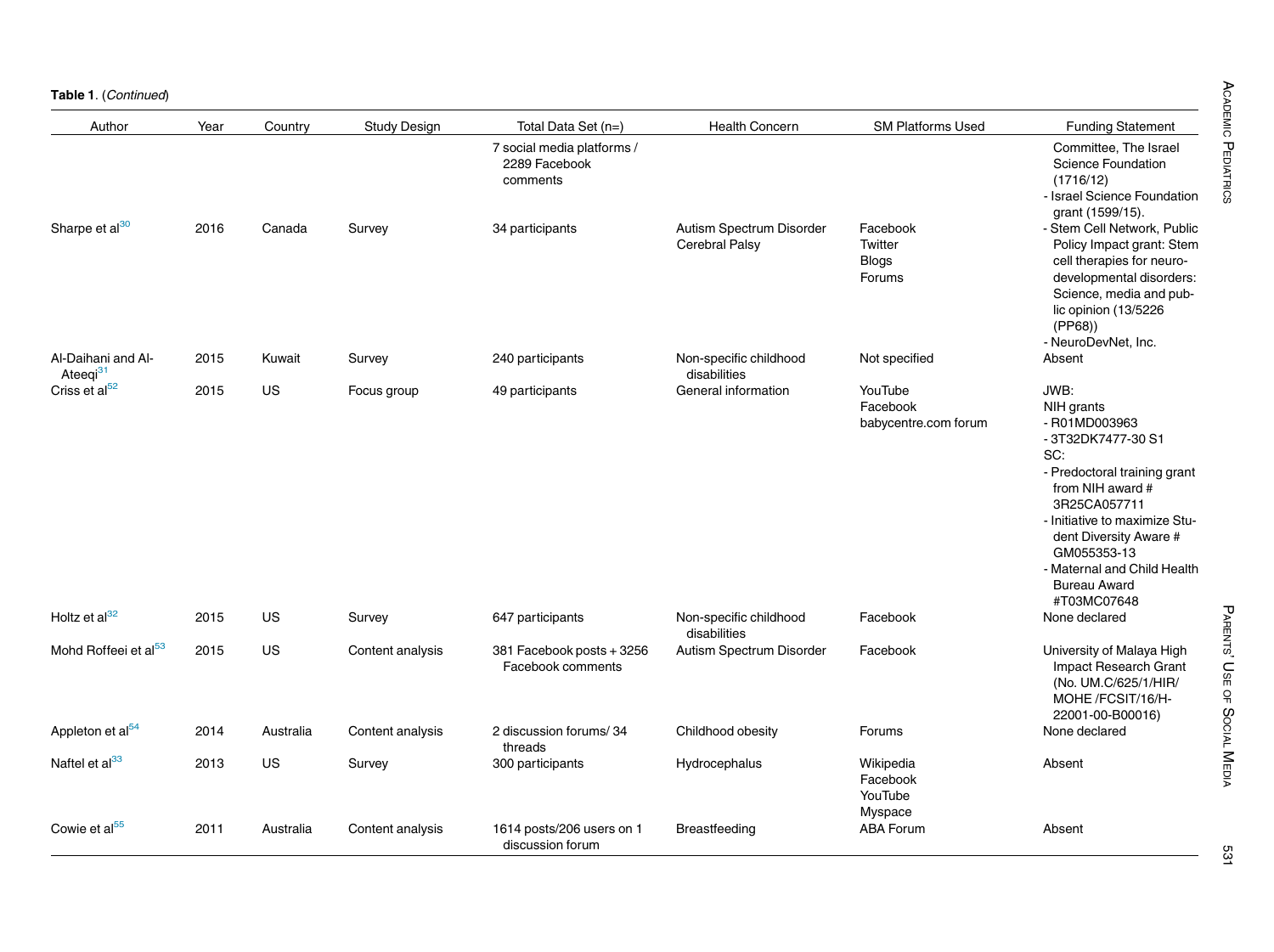### <span id="page-6-0"></span>Table 2. Context Motivating Parents' Health Information Seeking on Social Media

| Author                               | Year | Health Concern/Question                         | Function of Information Seeking on Social Media |
|--------------------------------------|------|-------------------------------------------------|-------------------------------------------------|
| Adekunle et al <sup>21</sup>         | 2020 | Cleft palate                                    | Post diagnosis information seeking              |
| Bamashmous et al <sup>22</sup>       | 2020 | Dental trauma                                   | Preconsultation self-triage                     |
| Bradshaw et al <sup>37</sup>         | 2020 | Vaccination                                     | Self-directed health decision making            |
| Bryan et al <sup>1</sup>             | 2020 | Rare childhood conditions & special needs       | Postdiagnosis information                       |
| Clapton-Caputo et al <sup>38</sup>   | 2020 | Breastfeeding                                   | Self-directed health care                       |
| Lebron et al <sup>40</sup>           | 2020 | Breastfeeding                                   | Self-management-support seeking                 |
| Raspa et al <sup>56</sup>            | 2020 | Severe Combined Immune Disorder                 | Postdiagnosis information seeking               |
| Thorpe et $al^{42}$                  | 2020 | Vaccination                                     | Self-directed health decision making            |
| Wang & Lund <sup>43</sup>            | 2020 | Costello Syndrome                               | Postdiagnosis information and support           |
| Deas et al <sup>45</sup>             | 2019 | Vaccination                                     | Self-directed health decision making            |
| Gage Bouchard et al <sup>35</sup>    | 2019 | Childhood cancer                                | Post diagnosis caregiving information           |
| Garcia et al <sup>57</sup>           | 2019 | Complementary feeding                           | Self-directed health care                       |
| Gorman et al <sup>46</sup>           | 2019 | Vaccination                                     | Self-directed health decision making            |
| Hwang & Shah <sup>24</sup>           | 2019 | Vaccination                                     | Self-directed health decision making            |
| Kulhas-Celik et al <sup>25</sup>     | 2019 | Food allergy                                    | Pre-consultation self-triage                    |
| Moon et al <sup>48</sup>             | 2019 | General information                             |                                                 |
| Pretorius et al <sup>60</sup>        | 2019 | General information                             |                                                 |
| Zhao et al <sup>34</sup>             | 2019 | Autism Spectrum Disorder                        | Postdiagnosis information and support           |
| Baker & Yang <sup>27</sup>           | 2018 | General information                             |                                                 |
| $Lee^{28}$                           | 2018 | General information                             |                                                 |
| Price et al <sup>10</sup>            | 2018 | General information                             |                                                 |
| Rehman et al <sup>49</sup>           | 2018 | Childhood cancer                                | Postdiagnosis support and health promotion      |
| Gibson et al <sup>58</sup>           | 2017 | Autism                                          | Postdiagnosis information and support           |
| Nicholl et al <sup>59</sup>          | 2017 | Rare childhood conditions                       | Postdiagnosis information and support           |
| Kim et al <sup>50</sup>              | 2016 | Premature child in Neonatal Intensive Care Unit | Postdiagnosis information and support           |
| Lupton <sup>51</sup>                 | 2016 | General information                             |                                                 |
| Al-Daihani & Al-Ateeqi <sup>31</sup> | 2015 | General childhood disabilities                  | Postdiagnosis information                       |
| Criss et al <sup>52</sup>            | 2015 | General information                             |                                                 |
| Holtz et al <sup>32</sup>            | 2015 | Vaccination                                     | Self-directed health decision making            |
| Mohd Roffeei et al <sup>53</sup>     | 2015 | Autism Spectrum Disorder                        | Postdiagnosis information and support           |
| Appleton et al <sup>54</sup>         | 2014 | Childhood obesity                               | Postdiagnosis information and support           |
| Naftel et al <sup>33</sup>           | 2013 | Hydrocephalus                                   | Postdiagnosis information and support           |
| Cowie et al <sup>55</sup>            | 2011 | <b>Breastfeeding</b>                            | Self-directed health care                       |

## **RESULTS** RESULTS

A total of 42 papers met the inclusion criteria ([Fig. 1\)](#page-7-0). The publication dates spanned from 2011 to 2020 ([Fig. 2\)](#page-7-1). Included studies used methodologies such as quantitative  $(n = 15)$ ,<sup>[1,](#page-11-0)[21](#page-12-38)−34</sup> qualitative  $(n = 22)$ ,<sup>[10,](#page-11-9)[35](#page-12-39)−55</sup> and mixed methodology (n =  $4$ )<sup>[56](#page-12-40)−59</sup> or review (n = 1).<sup>[60](#page-13-4)</sup> The majority of studies were conducted in the United States (US)  $(n = 23),^{1,23,24,28,29,32-35,37,39-41,43,45,47,48,50,52,53,56,58,60}$  $(n = 23),^{1,23,24,28,29,32-35,37,39-41,43,45,47,48,50,52,53,56,58,60}$  $(n = 23),^{1,23,24,28,29,32-35,37,39-41,43,45,47,48,50,52,53,56,58,60}$  $(n = 23),^{1,23,24,28,29,32-35,37,39-41,43,45,47,48,50,52,53,56,58,60}$  $(n = 23),^{1,23,24,28,29,32-35,37,39-41,43,45,47,48,50,52,53,56,58,60}$  $(n = 23),^{1,23,24,28,29,32-35,37,39-41,43,45,47,48,50,52,53,56,58,60}$  $(n = 23),^{1,23,24,28,29,32-35,37,39-41,43,45,47,48,50,52,53,56,58,60}$  $(n = 23),^{1,23,24,28,29,32-35,37,39-41,43,45,47,48,50,52,53,56,58,60}$  $(n = 23),^{1,23,24,28,29,32-35,37,39-41,43,45,47,48,50,52,53,56,58,60}$  $(n = 23),^{1,23,24,28,29,32-35,37,39-41,43,45,47,48,50,52,53,56,58,60}$  $(n = 23),^{1,23,24,28,29,32-35,37,39-41,43,45,47,48,50,52,53,56,58,60}$  $(n = 23),^{1,23,24,28,29,32-35,37,39-41,43,45,47,48,50,52,53,56,58,60}$  $(n = 23),^{1,23,24,28,29,32-35,37,39-41,43,45,47,48,50,52,53,56,58,60}$  $(n = 23),^{1,23,24,28,29,32-35,37,39-41,43,45,47,48,50,52,53,56,58,60}$  $(n = 23),^{1,23,24,28,29,32-35,37,39-41,43,45,47,48,50,52,53,56,58,60}$  $(n = 23),^{1,23,24,28,29,32-35,37,39-41,43,45,47,48,50,52,53,56,58,60}$  $(n = 23),^{1,23,24,28,29,32-35,37,39-41,43,45,47,48,50,52,53,56,58,60}$  $(n = 23),^{1,23,24,28,29,32-35,37,39-41,43,45,47,48,50,52,53,56,58,60}$  $(n = 23),^{1,23,24,28,29,32-35,37,39-41,43,45,47,48,50,52,53,56,58,60}$  $(n = 23),^{1,23,24,28,29,32-35,37,39-41,43,45,47,48,50,52,53,56,58,60}$  $(n = 23),^{1,23,24,28,29,32-35,37,39-41,43,45,47,48,50,52,53,56,58,60}$  $(n = 23),^{1,23,24,28,29,32-35,37,39-41,43,45,47,48,50,52,53,56,58,60}$  $(n = 23),^{1,23,24,28,29,32-35,37,39-41,43,45,47,48,50,52,53,56,58,60}$ lowed by Australia (n = 6),  $^{27,38,42,51,54,55}$  $^{27,38,42,51,54,55}$  $^{27,38,42,51,54,55}$  $^{27,38,42,51,54,55}$  $^{27,38,42,51,54,55}$  $^{27,38,42,51,54,55}$  $^{27,38,42,51,54,55}$  $^{27,38,42,51,54,55}$  Canada  $(n = 4)^{10,30,44,49}$  $(n = 4)^{10,30,44,49}$  $(n = 4)^{10,30,44,49}$  $(n = 4)^{10,30,44,49}$  $(n = 4)^{10,30,44,49}$  and UK  $(n = 2)$ . <sup>[22,](#page-12-63)[57](#page-13-6)</sup> Germany,<sup>26</sup> Ireland,<sup>59</sup> Israel,<sup>36</sup> Kuwait,<sup>31</sup> Nigeria,<sup>21</sup> Turkey,<sup>25</sup> and Scotland<sup>46</sup> each accounted for one study. Seven studies included only mothers,<sup>[10](#page-11-9),[32](#page-12-44),[40](#page-12-69)[,46](#page-12-68)–48,[51](#page-12-57)</sup> one study included only fathers<sup>50</sup> and 19 included both parents and/or and 19 included both parents and/or caregivers[.1,](#page-11-0)[21,](#page-12-38)[24](#page-12-0),[26](#page-12-64),[30](#page-12-60),[31](#page-12-66)[,33](#page-12-70)[,35](#page-12-39)[,36](#page-12-65)[,42](#page-12-56)[,44](#page-12-61)[,45](#page-12-48)[,49](#page-12-62)[,53,](#page-12-53)[54,](#page-12-58)[56](#page-12-40)−<sup>59</sup> [Table 1](#page-2-0) provides an overview of the characteristics of the included studies.

A total of 10,198 participants are represented in this review, as well as 919 posts, 12,496 comments, and 17 Twitter accounts with 1700 tweets. Study sample sizes varied from 10 to 4174 participants. Papers included in this review spanned from 2011 to 2020 [\(Fig. 2\)](#page-7-1). In asking what are the patterns of parental use of social media to

find health information for their children are, our review discovered the majority of quantitative studies of large social media platforms found that parents made extensive use of Facebook  $(10\% - 100\%)^{1,21-\frac{30,32-34,57-60}{}}$  $(10\% - 100\%)^{1,21-\frac{30,32-34,57-60}{}}$  $(10\% - 100\%)^{1,21-\frac{30,32-34,57-60}{}}$  $(10\% - 100\%)^{1,21-\frac{30,32-34,57-60}{}}$  $(10\% - 100\%)^{1,21-\frac{30,32-34,57-60}{}}$  $(10\% - 100\%)^{1,21-\frac{30,32-34,57-60}{}}$  $(10\% - 100\%)^{1,21-\frac{30,32-34,57-60}{}}$  $(10\% - 100\%)^{1,21-\frac{30,32-34,57-60}{}}$  to access health information. Parents also commonly used Twitter  $(0.8\% - 42.9\%)$ ,<sup>21,[23](#page-12-41),[24](#page-12-0)[,26](#page-12-64)[,28,](#page-12-42)[30](#page-12-60)[,58,](#page-13-5)[59](#page-13-7)</sup> Wikipedia (8.2%<br>-18%),<sup>1,22,26,33</sup> and YouTube  $(14\% - 16.3\%)^{26,28}$ and YouTube  $(14\%-16.3\%)^{26,28}$  $(14\%-16.3\%)^{26,28}$  $(14\%-16.3\%)^{26,28}$  $(14\%-16.3\%)^{26,28}$  $(14\%-16.3\%)^{26,28}$ ,  $33,57,59,60$  $33,57,59,60$  $33,57,59,60$  $33,57,59,60$  [\(Fig. 3](#page-8-0)). Two studies reported discussion forum use (13.1%–16%), including German medical forums<sup>[26](#page-12-64)</sup> and dental forums.<sup>[22](#page-12-63)</sup>

Facebook is the preferred platform for parents seeking pediatric health information, dominating other platforms from 2017, and featured twice as often as other plat-forms<sup>24-[26](#page-12-0),[34](#page-12-71)[,57,](#page-13-6)[60](#page-13-4)</sup> in 2019 ([Fig. 3\)](#page-8-0). Facebook groups catering to parents with children with specific health concerns (e.g. Costello Syndrome, Hydrocephalus) were commonly reported, as well as geographically specified groups (e.g. an Autism Spectrum Facebook group in Malaysia).<sup>[10](#page-11-9)[,25](#page-12-67)[,28,](#page-12-42)[32](#page-12-44)–34[,37,](#page-12-45)[38](#page-12-55),[41](#page-12-72)[,43,](#page-12-47)[48](#page-12-50),[51](#page-12-57)[,53,](#page-12-53)[57](#page-13-6),[59](#page-13-7)</sup> These Facebook groups were shown to be the most frequent facilitator of parents' engagement with social media for health information. Some parents were also part of closed Facebook groups (where parents apply to the group's administration to join, and engagement is inaccessible to non-members).<sup>[10](#page-11-9)[,37](#page-12-45)[,51,](#page-12-57)[53](#page-12-53)</sup>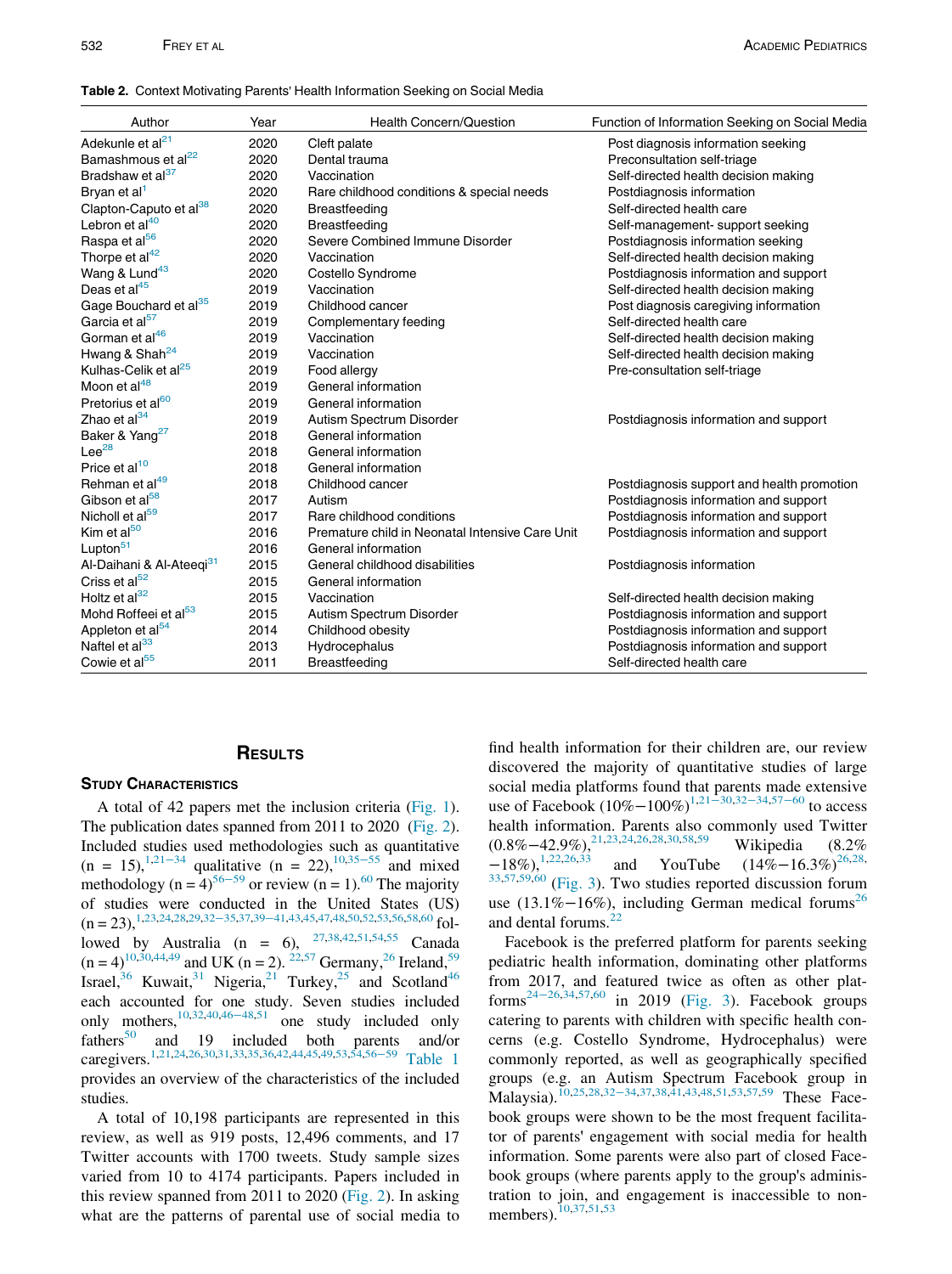Identification

<span id="page-7-0"></span>

Figure 1. PRISMA- ScR flow chart.

## **CHARACTERISTICS OF PARENTS WHO USE SOCIAL MEDIA FOR HEALTH INFORMATION**

completed high school or equivalent,<sup>[1,](#page-11-0)[23](#page-12-41)[,24](#page-12-0)[,26,](#page-12-64)[28](#page-12-42)[,29,](#page-12-43)[31](#page-12-66)</sup> <sup>−</sup>[33](#page-12-66)[,35,](#page-12-39)[44](#page-12-61),[46](#page-12-68)−48[,56,](#page-12-40)[57](#page-13-6),[59](#page-13-7) while 14.2% to 78.2% had a bach-elor's degree qualification.<sup>[1,](#page-11-0)[23](#page-12-41)[,25,](#page-12-67)[28,](#page-12-42)[31](#page-12-66)–33[,35,](#page-12-39)[42,](#page-12-56)[44](#page-12-61)[,48,](#page-12-50)[57,](#page-13-6)[59](#page-13-7)</sup> A later study<sup>[56](#page-12-40)</sup> found higher educational attainment was

<span id="page-7-1"></span>Across the nine studies reporting parents' highest qualification, between 6.3% and 52.4% of parents had



 $*$  Jan - August 2020 only

Figure 2. Number per year of scholarly papers featuring parents' use of social media for pediatric health information. \* Jan <sup>−</sup> August 2020 only.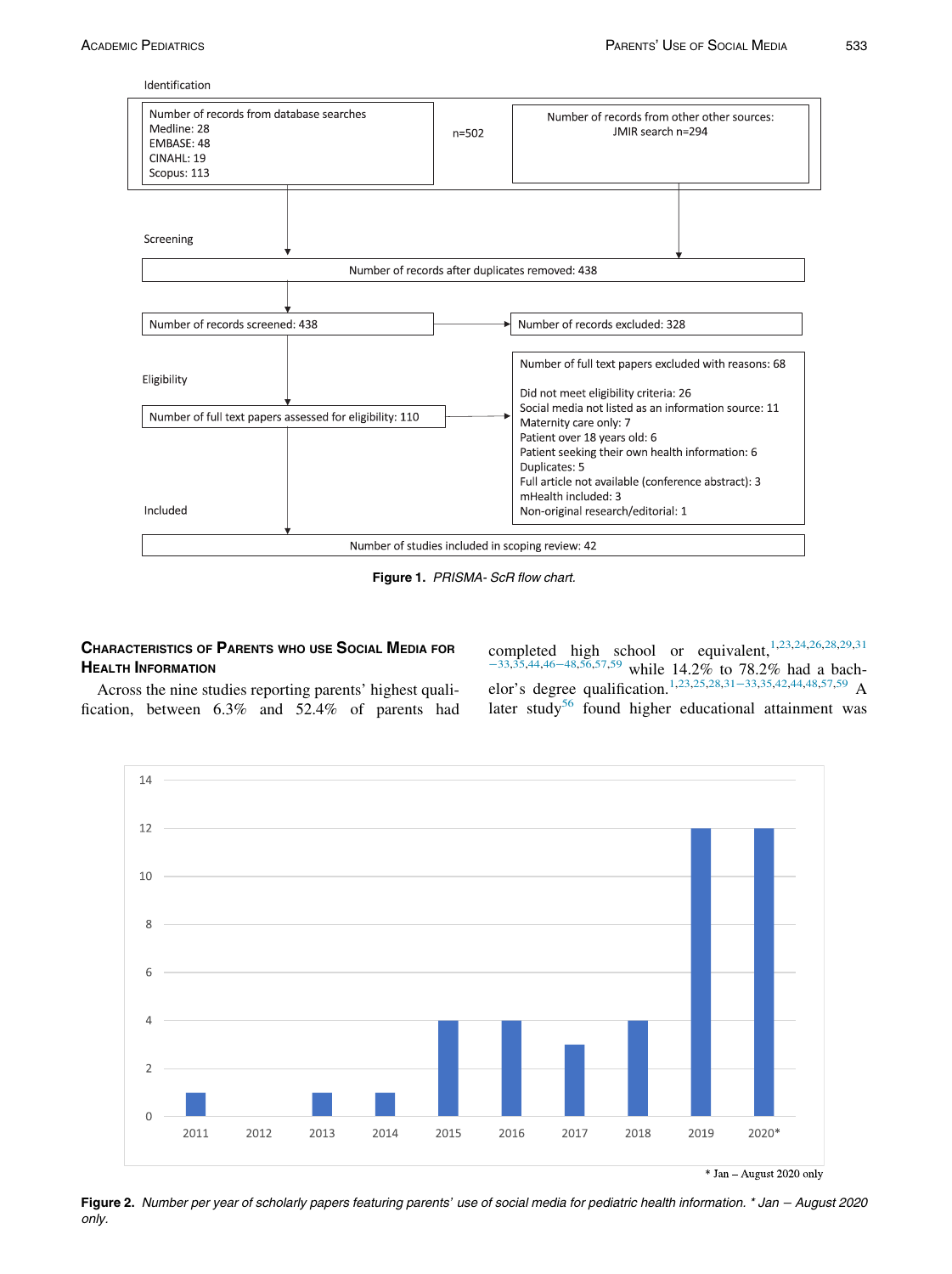<span id="page-8-0"></span>

Figure 3. Platforms represented in quantitative studies of parents' health information seeking (2013–2020)<sup>1,21–[30,](#page-12-60)32–[34](#page-12-44),57–[60](#page-13-6)</sup>. \*Jan-August 2020 only.

associated with the use of social media for information, whereas studies before 2018 found a preference for social media information among parents with lower educational attainment.[29](#page-12-43),[33](#page-12-70)[,60](#page-13-4) A 2020 US study of informational and emotional needs of parents of newborns with Severe Combined Immune Deficiency found parents with higher levels of education were more likely to prefer social media as a source of health information  $(P = .025)$  than those with nontertiary qualifications.<sup>[56](#page-12-40)</sup> This is in direct contrast to a 2013 study that found parents who completed their education before or at the end of high school had a significant preference toward social media platforms for information in comparison to parents with tertiary qualifications ( $P = .017$ ).<sup>[33](#page-12-70)</sup> Mothers with lower educational qualifications were found to use YouTube as a source of health information concerning baby care or being a new mother ( $P < .01$ ). <sup>[29](#page-12-43)</sup>

Income<sup>[1](#page-11-0)[,23,](#page-12-41)[24](#page-12-0),28–[30,](#page-12-42)[33,](#page-12-70)[57](#page-13-6)[,58](#page-13-5)</sup> or employment status<sup>[31](#page-12-66)</sup> was included as a descriptive statistic across 10 quantitative studies. Two US studies used income as a variable. A 2013 study exploring the technology preferences of caregivers of children with hydrocephalus found a preference for social media for health information was associated with living above the poverty line  $(P = 0.04)$ , being non-Anglo-Europeans ( $P = .004$ ), having a lower income  $(P = .004)$  and having a government (income assessed) insurance policy ( $P = .005$ ).<sup>33</sup> A 2018 study of US mothers and immigrant Korean mothers to the United States did not find income to be of significance when determining whether parents chose to use social media for health information or not.[28](#page-12-42)

## PARENTS' MOTIVATIONS FOR USING SOCIAL MEDIA AS A

Parents' motivations for using social media as a health information source were reported in 33 studies. Motivations included seeking or giving information,  $11,21$  $11,21$ <sup>−</sup>[23](#page-12-38)[,25,](#page-12-67)[27](#page-12-54),[28](#page-12-42)[,31](#page-12-66)−35,[37](#page-12-45),[38](#page-12-55)[,40,](#page-12-69)[43](#page-12-47),[45](#page-12-48)[,46,](#page-12-68)50−[52](#page-12-51),[54](#page-12-58)[,56](#page-12-40)−<sup>60</sup> seeking or giving support,<sup>[1](#page-11-0)[,27,](#page-12-54)[35](#page-12-39),[38](#page-12-55)[,40,](#page-12-69)[49](#page-12-62)[,50](#page-12-51)[,53](#page-12-53)–56,[58](#page-13-5),[60](#page-13-4)</sup> seeking or giving<br>advice,<sup>24,38,52,54,55,57,58</sup> or seeking validation or reasonor seeking validation or reassurance for decisions made. $48,51,54$  $48,51,54$  $48,51,54$  Giving support was the predominant motivation, with a 2011 content analysis study reporting 96.8% of comments supported other forum members, followed by the giving of information (29.1%), seeking of support (17.1%), and seeking information  $(7.7\%)$ .<sup>[55](#page-12-59)</sup> Other reasons parents sought health information on social media included immediacy,  $10,51$  $10,51$ customization and detail of information, and convenience.[51](#page-12-57)[,57](#page-13-6) Engagement with social media for health information was associated with feelings of social support ( $P < .001$ ) and empowerment ( $P < .001$ ) in a study of pregnant women and mothers in the United States. $32$ 

Parents sought information prediagnosis,  $22,25$  $22,25$ postdiagnosis,[1,](#page-11-0)[21](#page-12-38)[,31,](#page-12-66)[33](#page-12-70)−35,[43](#page-12-47)[,49,](#page-12-62)[50,](#page-12-51)[53](#page-12-53)[,54](#page-12-58)[,56,](#page-12-40)[58](#page-13-5)[,59](#page-13-7) as well as to guide self-directed health care, either proactively<sup>[24,](#page-12-0)[32](#page-12-44),</sup>  $37,42,45,46,55$  $37,42,45,46,55$  $37,42,45,46,55$  $37,42,45,46,55$  $37,42,45,46,55$  or retrospectively as a result of previous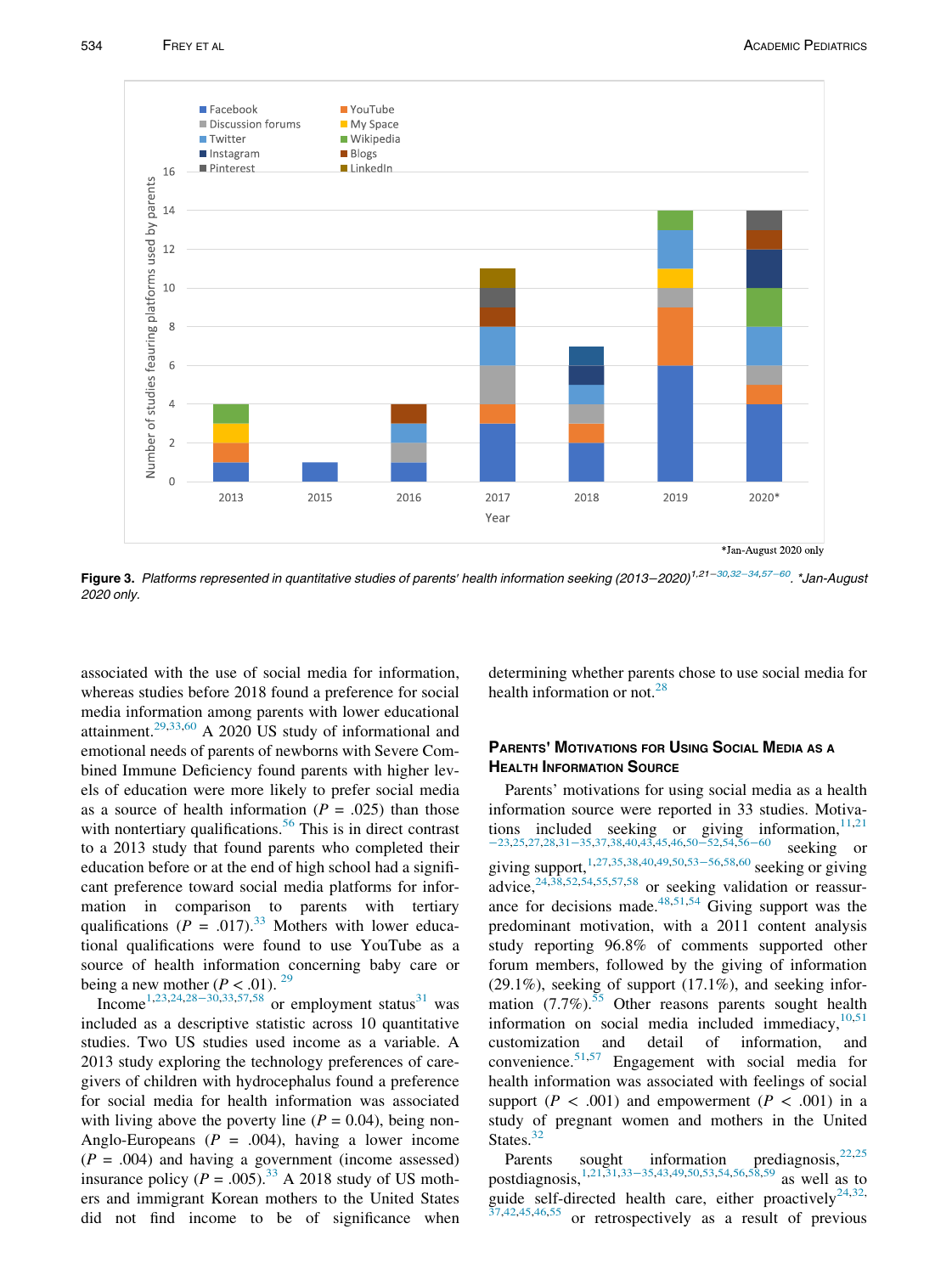health care being unsatisfactory<sup>[38](#page-12-55),[57](#page-13-6)</sup> [\(Table 2](#page-6-0)). The majority of parents searched with a particular health condition in mind. Twelve studies focused on parents seeking preventive health information − 5 studies related to vaccination, one study on Sudden Infant Death Syndrome prevention and 6 studies focused on parents looking for general health information for their child, such as infant feeding,  $10,28,51$  $10,28,51$  $10,28,51$  $10,28,51$  normal bowel movements,  $28,48$  $28,48$  growth and development,  $28,48$  $28,48$  sleep,  $28$  and behavioral changes.  $27,48$  $27,48$  $27,48$ From this, one study found that some parents preferred health information from social media as they believed other parents were more educated regarding caregiving and self-management strategies than health care professionals.<sup>35</sup> Other parents used social media to access and discuss health information that would be considered peripheral to conventional medical advice, such as vaccine hesitancy information.[37](#page-12-45)

## SENTIMENTS AND PERCEPTIONS TOWARD THE USE OF SOCIAL MEDIA AS A SOURCE OF HEALTH INFORMATION

MEDIA AS A SUBJECT TERM IN FURNITUM mation source differed with parents stating they had positive,<sup>[10](#page-11-9)[,25,](#page-12-67)[27](#page-12-54),[32](#page-12-44)–35[,38,](#page-12-55)[48](#page-12-50)[,50](#page-12-51)–53[,57,](#page-13-6)[59](#page-13-7)</sup> mixed<sup>[37,](#page-12-45)[41,](#page-12-72)[54](#page-12-58)</sup> or negative sentiments $1,31,45$  $1,31,45$  $1,31,45$  about their experiences. Perceived benefits of using social media for health information included increasing social connections (making friends),  $27,48,51$  $27,48,51$  $27,48,51$  $27,48,51$  having a safe and private place to discuss sensitive issues,  $27,38,51$  $27,38,51$  $27,38,51$  obtaining support,  $27,34,35,38,44,48,52$  $27,34,35,38,44,48,52$  $27,34,35,38,44,48,52$  $27,34,35,38,44,48,52$  $27,34,35,38,44,48,52$  $27,34,35,38,44,48,52$  $27,34,35,38,44,48,52$  $27,34,35,38,44,48,52$  $27,34,35,38,44,48,52$ gaining reassurance/validation for decisions already made, $\frac{10,51}{10,51}$  $\frac{10,51}{10,51}$  $\frac{10,51}{10,51}$  $\frac{10,51}{10,51}$  and the provision of accessible, immediate and detailed knowledge based on experience from other parents.<sup>1,[10](#page-11-9)[,25](#page-12-67)[,30,](#page-12-60)[33](#page-12-70)–35[,38](#page-12-55)[,40,](#page-12-69)[43](#page-12-47)[,48,](#page-12-50)[49,](#page-12-62)[51](#page-12-57)[,53,](#page-12-53)[57,](#page-13-6)[60](#page-13-4)</sup> Perceived drawbacks included finding unhelpful information about worst case scenarios (i.e. catastrophizing), information quality concerns,<sup>[1,](#page-11-0)[23](#page-12-41)[,29](#page-12-43)[,41,](#page-12-72)[46](#page-12-68)[,47](#page-12-49)</sup> privacy concerns,<sup>[52](#page-12-52)</sup> and group sentiments sometimes misleading those seeking information[.24,](#page-12-0)[39](#page-12-46) Parents also described discomfort over occasional conflict between users,  $45$  leading to some parents feeling judged, maligned, or bullied.<sup>[10](#page-11-9)</sup>

Benefits of using social media for health information included the normalization of challenges commonly faced by new parents, including Post-natal depression/ Post-partum depression and common breastfeeding challenges.[10](#page-11-9) Parents felt more educated about their child's condition $59$  and empowered as to how best to manage  $it^{38,59}$  $it^{38,59}$  $it^{38,59}$  $it^{38,59}$  as a result of accessing health information on social media, although some stated they experienced increased anxiety.<sup>[59](#page-13-7)</sup> Increased self-efficacy was shown<sup>59</sup> as parents were able to come to rely less on social media health information for recurrent caregiving issues such as self-management of hydrocephalus shunt blockages<sup>[33](#page-12-70)</sup> as well as the achievement of personal exclusivelyexpressed breastfeeding goals that were thought impossi-ble before benefiting from social media support.<sup>[38](#page-12-55)</sup> Parents who engaged with social media in a meaningful way were found to have higher perceptions of empowerment ( $P = .001$ ) and social support ( $P < .001$ ),<sup>[32](#page-12-44)</sup> as well as self-efficacy ( $P < .01$ ).<sup>[23](#page-12-41)</sup>

# Parents' Evaluation of Health Information Found on<br>Social Media

In answering our research question concerning how parents understand health information found on social media, we identified 20 quantitative and qualitative papers examining how parents evaluate health information found on social media (i.e. health literacy skills).

## INDIVIDUAL FACTORS THAT IMPACT PARENTS'

UNDERSTANDING OF HEALTH INFORMATION FOUND ON SOCIAL MEDIA PLATFORMS

Health information sought from social media was viewed with both skepticism<sup>[1](#page-11-0)[,42,](#page-12-56)[45,](#page-12-48)[54](#page-12-58)</sup> and acceptance<sup>[48](#page-12-50)</sup> by parents. Parents sought to understand and evaluate credibility using methods including examining the source,  $35,42$  $35,42$ translating information into their native language using Google Translate, $46$  and assessing how the information was presented, including graphics, interactivity, use of media, and aesthetics. $42$  Some parents chose to obtain health information directly from peer-review journals seeing this as a way of accessing credible information without media (mis)interpretation,  $30,41,48$  $30,41,48$  $30,41,48$  while others did selfstyled information triangulation by crowdsourcing information and determining consensus.[35](#page-12-39)[,42,](#page-12-56)[48](#page-12-50)[,52](#page-12-52)

Many parents asked healthcare professionals to verify information found on social media.[1](#page-11-0)[,25,](#page-12-67)[35](#page-12-39)[,45](#page-12-48)[,48,](#page-12-50)[52](#page-12-52)[,54,](#page-12-58)[59](#page-13-7) Other less frequently used information validation strategies included assessing information based on gut feeling, inner wisdom, and intuition.<sup>10</sup> Confusion and misinterpretation sometimes occurred $37$  among parents due to the complexity of information $10$  presented, and the vocabulary used. $42$  This could sometimes result in information overload.<sup>[10](#page-11-9)</sup>

## GROUP FACTORS THAT IMPACT PARENTS' UNDERSTANDING<br>OF HEALTH INFORMATION FOUND ON SOCIAL MEDIA **PLATFORMS**

Information and knowledge based on lived experi- $e^{40}$  $e^{40}$  $e^{40}$  were much more readily accepted by parents, with the perception being underpinned by their view that parents in the same predicament were inherently trustworthy<sup>30</sup> due to the shared experience of managing children with a chronic or life-threatening illness.  $30,35$  $30,35$  In some cases, social media users were more trusted than health care professionals,  $30$  either by choice or by necessity, in the absence of clinical or evidence-based information. $43$ In platform facilitated groups, information was viewed by group members as being more trustworthy if it came from more experienced members.<sup>[33,](#page-12-70)[38](#page-12-55)</sup>

Conflicting information found on social media was a theme reported in five studies. Discrepancies were apparent between opinions put forward by group members,  $41,54$  $41,54$ between group members and best practice medical guidelines, <sup>[39](#page-12-46)[,54](#page-12-58)</sup> or between opinions put forward by group members and specific advice given by health care professionals.  $25,38$  $25,38$  This resulted in confusion for users,  $\frac{10,25,36}{10,25,36}$  $\frac{10,25,36}{10,25,36}$  $\frac{10,25,36}{10,25,36}$  $\frac{10,25,36}{10,25,36}$  $\frac{10,25,36}{10,25,36}$  $\frac{10,25,36}{10,25,36}$  with 49.8% of users in one study relying on the information from their health care professional and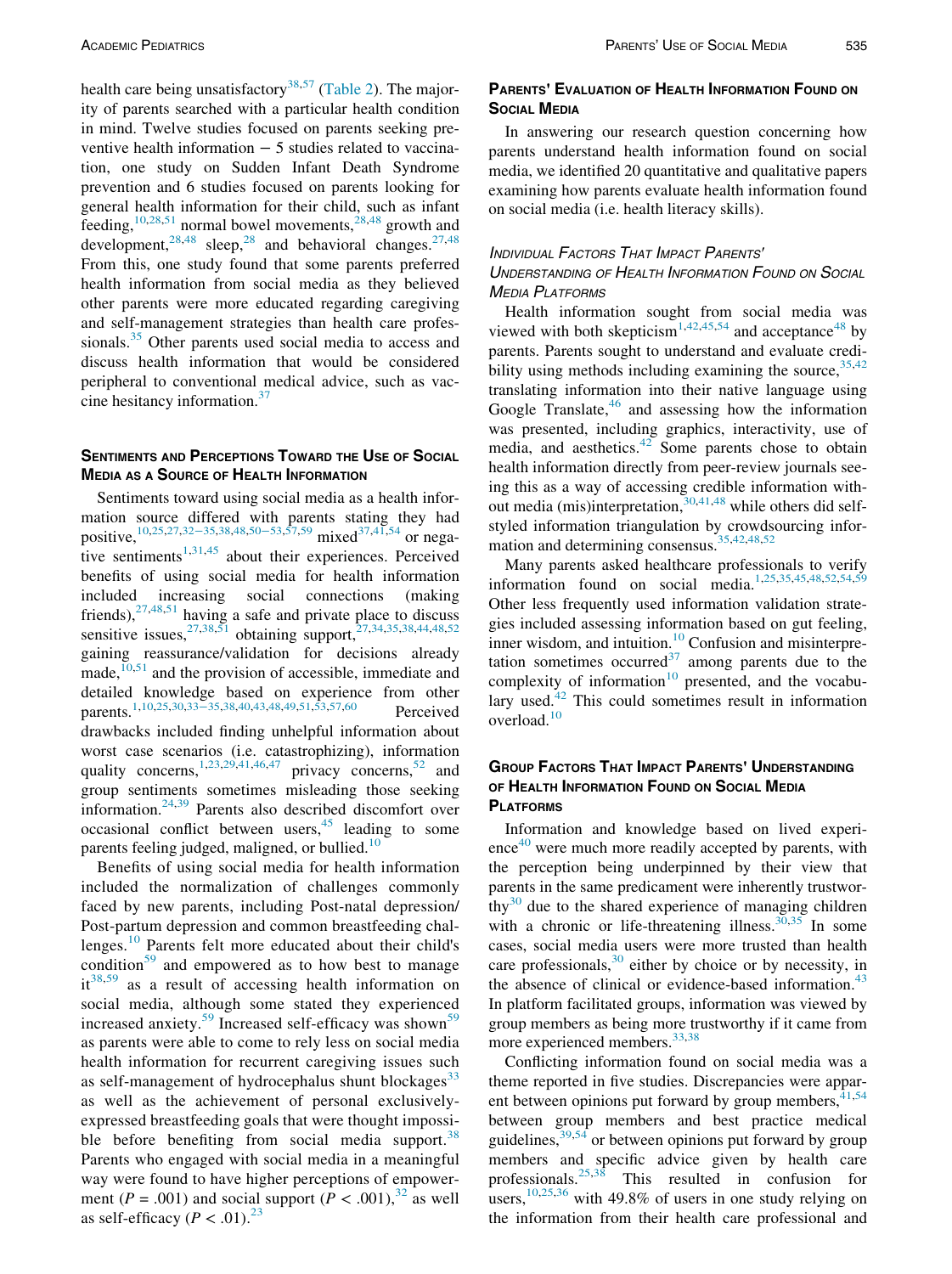14.9% relying on information found on social media (of which 87% relied on information found in patient and parent Facebook groups). $25$  In one study, the value placed on social media (Twitter and Facebook) by parents as an information source was found to have an inverse relationship with perceptions of vaccination benefit  $(P < .01)^{24}$ 

This review has revealed the patterns in parents' use of social media to source health information for their children, including both positive and negative aspects of this use. The characteristics of parents who use social media for health information for their children have shown interesting changes over the timespan of the included studies. While low levels of educational attainment among parents who preferred social media for health information were initially observed, $29,33,60$  $29,33,60$  $29,33,60$  $29,33,60$  that relationship has inverted since 2018, with more parents with higher levels of educa-tion using social media to source health information.<sup>[56](#page-12-40)</sup> Income also shifted as a determinant of parents' use of social media for health information. A 2013 US study showed that living above the poverty line but having a lower income and having a government income-assessed health plan was associated with using social media for health information.<sup>[33](#page-12-70)</sup> The use of social media for health information for these parents may have enabled access to health information that was previously inaccessible. More recent studies have found no such relationship between income or education and parents' use of social media for health information.<sup>[28](#page-12-42)</sup> This increased use of social media in higher educated parents could be explained by an agecohort effect<sup> $61$ </sup> and access to better technology, especially smartphones. $62$ 

When answering our second research question, we found that parents are generally motivated to use social media for health information after health care has been sought rather than when trying to determine if health care is required. This suggests parents look to other parents in the same situation for information, support, and advice about how to manage their child's health condition, along with guidance on navigating the health system and required resources. Our review also found that parents can feel positive about using social media for health information seeking because of the perceived broader social benefits that result from interactions that would not have occurred otherwise. This supports and adds context to Gage-Bouchard's finding<sup>[35](#page-12-39)</sup> that parents trusted other parents more than their treating health care professionals when considering the caregiving and health management needs of the child outside the consultation room.

Our review found that parents often find it difficult to use social media to source health information and then adequately evaluate this information. Challenges included navigating, identifying, and managing conflicting information that exists because information exchange on social media occurs within a dialogue which may compound confusion by introducing layers of nuance, emotion, com-plexity, and influence.<sup>[63](#page-13-10)</sup>

The influence of groups of like-minded people and the resulting confirmation bias cannot be overstated. Group dynamics on social media can facilitate 'echo chambers',<sup>[64](#page-13-11)</sup> which occur when only the dominant information or opinion within a group is heard, with dissenting information or opinions being minimized or excluded. This results in the same message being repeated without variation, culminating in the group members coming to view this messaging as the singular truth. This is especially prevalent within social media groups of like-minded people, such as antivaccination social media groups, where the group dominion repels divergent or evidence based opinions and reinforces group consensus and dominant opinions.<sup>[65](#page-13-12)</sup> These groups are often influential, with ambivalent members being seen to become more agreeable to the group's ideology within a single discursive interaction.<sup>37</sup> This often occurs after other members inform them of the group's consensus on the risks of vaccinations, whether by a conversation thread or by hyperlinking to other resources. $37$ 

Echo chambers reinforce misinformation on social media $66$  and obstruct individuals from accessing evidence-based health information. Despite this, there has been a significant increase in parents' use of social media for health information, particularly on Facebook, since 2019.<sup>[67](#page-13-14)</sup> This correlates with Facebook's tweaking of their algorithm in 2019 to boost group recommendations to the top of a user's "newsfeed".[67](#page-13-14) Facebook did this to create more "meaningful communities" on its platform, where like-minded people (with comparable confirmation biases) could meet and interact. It has brought with it a significant increase in user engagement, $68$  which is Face-book's primary commodity.<sup>[69](#page-13-16)</sup>

Many parents seek evidence-based health information. Their reliance on abstracts (in lieu of full journal articles) for health information<sup>[70,](#page-13-17)[71](#page-13-18)</sup> is one indication of the demand and need for primary, objective, evidence-based health information to be more accessible. However, while this stark information poverty<sup>[43,](#page-12-47)[72](#page-13-19)</sup> exists, health information available on social media, despite sometimes lacking an evidence base, may be utilized because the desired information is sequestered behind paywalls. There is also a distinct lack of alternative sources of evidence based health information that are as easily accessible, convenient and easily understood as what social media offers. Our results indicate the need to provide training on parents' use of social media for health information for future pediatric clinicians. Such training should explain how parents now routinely seek,<sup>[21,](#page-12-38)[22](#page-12-63),[27](#page-12-54)[,28,](#page-12-42)[33](#page-12-70)</sup> use,<sup>22,[26](#page-12-64),28,[59](#page-13-7)</sup> and share<sup>26</sup> health information (being mindful that for some parents, social media is a preferred source of health information<sup>[47](#page-12-49)</sup>). Training could also identify key medical misinformation risks, $^{73}$  $^{73}$  $^{73}$  scaffold ways to find high quality pediatric health information,<sup>[48](#page-12-50)</sup> and highlight the clinician's potential to counter misinformation building on the ongoing trust in doctors and drawing on fact-checking resources.'

The results of this scoping review suggest it would be prudent for clinicians to assume that many parents consult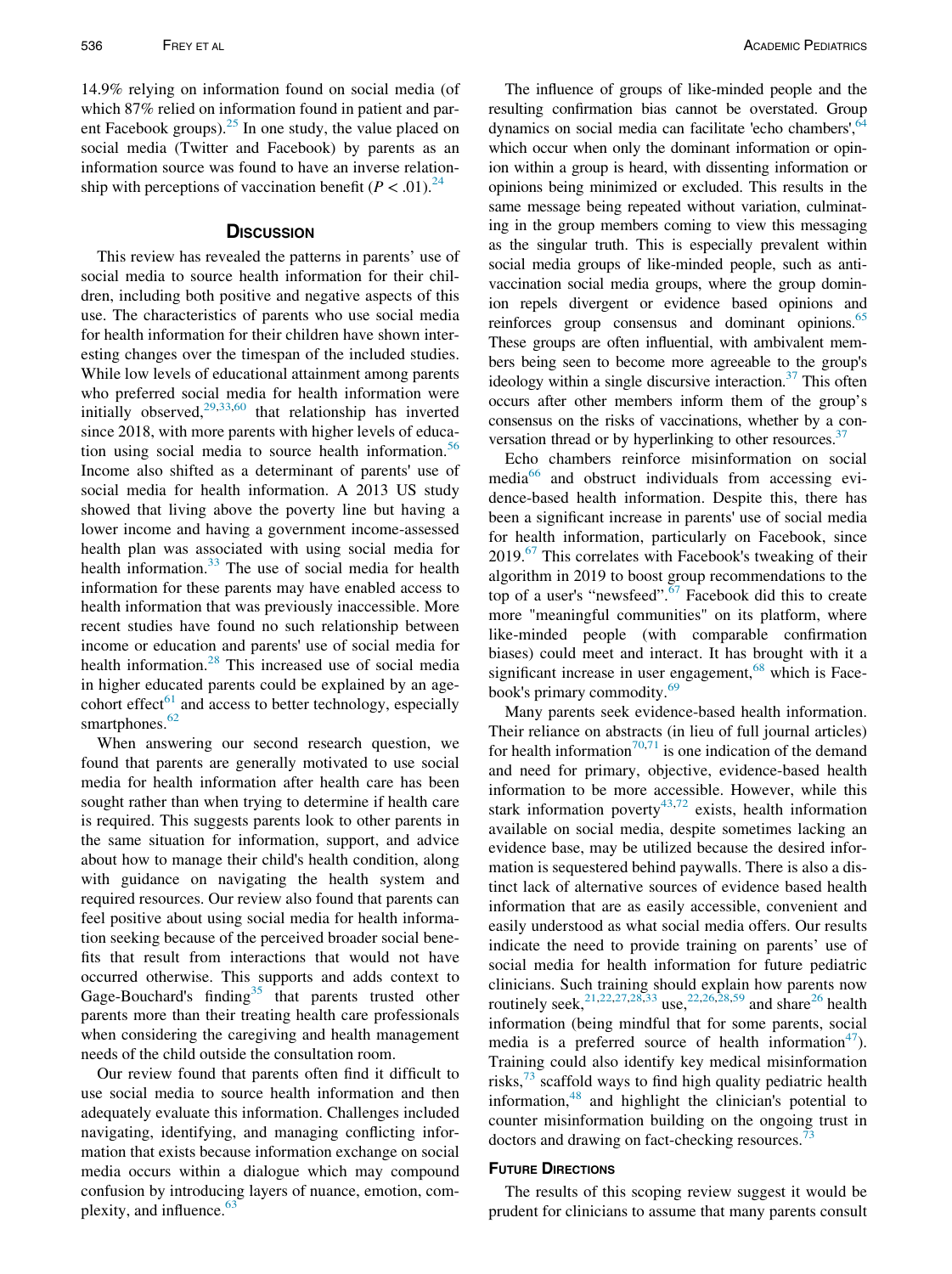<span id="page-11-2"></span><span id="page-11-1"></span><span id="page-11-0"></span>social media after their clinical interactions to seek further health information. The information found may be used in conjunction with information provided during the clinical consult, or it may be used instead of the evidence-based information provided. Further research is needed on how best to address this via health counseling. To date, most research touching on this calls for the health literacy upskilling of patients by clinicians during their health counseling. It needs to be acknowledged that health care professionals are often not in the position to give parents the appropriate health media literacy training that would be needed to effectively combat social media misinformation. As such, innovative tools to help parents navigate to reliable health information are urgently needed to minimize the potential impacts of medical misinformation on children's health.

### <span id="page-11-6"></span><span id="page-11-5"></span><span id="page-11-4"></span><span id="page-11-3"></span>**LIMITATIONS**

<span id="page-11-8"></span><span id="page-11-7"></span>Due to the selection strategy, potentially relevant articles on parents' use of social media alongside their use of Internet and mHealth apps may have been excluded. The effects of specific social media and other internet sources require more disentangling than is possible here because study designs often lack separation of parental source choices. While it was beyond the scope of this review to analyze research in languages other than English, it is acknowledged the issue transcends geographical borders.

<span id="page-11-13"></span><span id="page-11-12"></span><span id="page-11-10"></span><span id="page-11-9"></span>Current data show that parents are increasingly using social media for health information needs, as it facilitates the exchange of timely and tailored information and enables significant social support between users. However, social interaction can facilitate the exchange of opinion masquerading as factual information. Despite parents' best efforts, the current information terrain does not lend itself to effective information seeking. Social media's unique challenges need to be urgently analyzed to enable the development of effective health literacy education to promote safe and effective social media navigation for health information seeking.

<span id="page-11-16"></span><span id="page-11-15"></span><span id="page-11-14"></span>The authors would like to acknowledge the Gadigal people of the Eora Nation upon whose ancestral lands University of Technology Sydney now stands. We would also like to pay respect to the Elders, both past and present, acknowledging them as the traditional custodians of knowledge for these places.

<span id="page-11-18"></span><span id="page-11-17"></span>The first author would like to acknowledge the University of Technology Sydney's Information Services Librarians for their assistance with the database search strategy.

No funding was received for any aspect of this study.

## **SUPPLEMENTARY DATA**

<span id="page-11-19"></span><span id="page-11-11"></span>Supplementary data related to this article can be found online at <https://doi.org/10.1016/j.acap.2021.12.006>.

- <span id="page-11-21"></span><span id="page-11-20"></span>1. Bryan MA, Evans Y, Morishita C, et al. Parental perceptions of the internet and social media as a source of pediatric health information. Acad Pediatr. 2020;20:31–38. [https://doi.org/](https://doi.org/10.1016/j.acap.2019.09.009) [10.1016/j.acap.2019.09.009.](https://doi.org/10.1016/j.acap.2019.09.009)
- 2. Livingstone S. Media literacy and the challenge of new information and communication technologies. Commun Rev. 2004;7:3–14. [https://doi.org/10.1080/10714420490280152.](https://doi.org/10.1080/10714420490280152)
- 3. Schudson M. The objectivity norm in American journalism\*. Journalism. 2001;2:149–170. [https://doi.org/10.1177/146488490100200201.](https://doi.org/10.1177/146488490100200201)
- 4. Van Dijck J. The Culture of Connectivity: A Critical History of Social Media. Oxford University Press; 2013. [https://doi.org/](https://doi.org/10.1093/acprof:oso/9780199970773.001.0001) [10.1093/acprof:oso/9780199970773.001.0001](https://doi.org/10.1093/acprof:oso/9780199970773.001.0001).
- 5. Fortinsky KJ, Fournier MR, Benchimol EI. Internet and electronic resources for inflammatory bowel disease: a primer for providers and patients. Inflamm Bowel Dis. 2012;18:1156–1163. [https://doi.](https://doi.org/10.1002/ibd.22834) [org/10.1002/ibd.22834](https://doi.org/10.1002/ibd.22834).
- 6. Kaplan AM, Haenlein M. Users of the world, unite! The challenges and opportunities of social media. Bus Horiz. 2010;53:59–68. [https://doi.org/10.1016/j.bushor.2009.09.003.](https://doi.org/10.1016/j.bushor.2009.09.003)
- 7. [O](http://refhub.elsevier.com/S1876-2859(21)00621-5/sbref0007)'[Reilly T. What is Web 2.0: design patterns and business models](http://refhub.elsevier.com/S1876-2859(21)00621-5/sbref0007) [for the next generation of software.](http://refhub.elsevier.com/S1876-2859(21)00621-5/sbref0007) Communications Strategies. [2007;1:17.](http://refhub.elsevier.com/S1876-2859(21)00621-5/sbref0007)
- 8. Hamm MP, Chisholm A, Shulhan J, et al. Social media use among patients and caregivers: a scoping review. BMJ Open. 2013;3: e002819. <https://doi.org/10.1136/bmjopen-2013-002819>.
- 9. Dylko I, McCluskey M. Media effects in an era of rapid technological transformation: a case of user-generated content and political participation. Commun Theory. 2012;22:250–278. [https://doi.org/](https://doi.org/10.1111/j.1468-2885.2012.01409.x) [10.1111/j.1468-2885.2012.01409.x](https://doi.org/10.1111/j.1468-2885.2012.01409.x).
- 10. Price SL, Aston M, Monaghan J, et al. Maternal knowing and social networks: understanding first-time mothers' search for information and support through online and offline social networks. Qual Health Res. 2018;28:1552–1563. [https://doi.org/](https://doi.org/10.1177/1049732317748314) [10.1177/1049732317748314.](https://doi.org/10.1177/1049732317748314)
- 11. Lee K, Hoti K, Hughes JD, et al. Dr Google and the consumer: a qualitative study exploring the navigational needs and online health information-seeking behaviors of consumers with chronic health conditions. J Med Internet Res. 2014;16:e262. [https://doi.org/](https://doi.org/10.2196/jmir.3706) [10.2196/jmir.3706.](https://doi.org/10.2196/jmir.3706)
- 12. Tricco AC, Lillie E, Zarin W, et al. PRISMA extension for Scoping Reviews (PRISMA-ScR): checklist and explanation. Ann Intern Med. 2018;169:467. [https://doi.org/10.7326/M18-0850.](https://doi.org/10.7326/M18-0850)
- 13. Arksey H, O'Malley L. Scoping studies: towards a methodological framework. null. 2005;8:19–32. [https://doi.org/10.1080/](https://doi.org/10.1080/1364557032000119616) [1364557032000119616.](https://doi.org/10.1080/1364557032000119616)
- 14. Peters MDJ, Godfrey CM, Khalil H, et al. Guidance for conducting systematic scoping reviews. JBI Evid Implement. 2015;13:141–146. [https://doi.org/10.1097/XEB.0000000000000050.](https://doi.org/10.1097/XEB.0000000000000050)
- 15. Levac D, Colquhoun H, O'Brien KK. Scoping studies: advancing the methodology. Implement Sci. 2010;5:69. [https://doi.org/](https://doi.org/10.1186/1748-5908-5-69) [10.1186/1748-5908-5-69](https://doi.org/10.1186/1748-5908-5-69).
- 16. 11.2 Development of a scoping review protocol JBI Manual for Evidence Synthesis - JBI Global Wiki. Available at: [https://jbi](https://jbi-global-wiki.refined.site/space/MANUAL/3283910908/11.2+Development+of+a+scoping+review+protocol)[global-wiki.refined.site/space/MANUAL/3283910908/11.2+Devel](https://jbi-global-wiki.refined.site/space/MANUAL/3283910908/11.2+Development+of+a+scoping+review+protocol) [opment+of+a+scoping+review+protocol](https://jbi-global-wiki.refined.site/space/MANUAL/3283910908/11.2+Development+of+a+scoping+review+protocol). Accessed November 7, 2021.
- 17. JBI Global. JBI manual for evidence synthesis. Available at: [https://](https://jbi-global-wiki.refined.site/space/MANUAL/3342368772/Downloadable+PDF+-+current+version?attachment=/download/attachments/3342368772/JBIMES_2021April.pdf&type=application/pdf) [jbi-global-wiki.refined.site/space/MANUAL/3342368772/Down](https://jbi-global-wiki.refined.site/space/MANUAL/3342368772/Downloadable+PDF+-+current+version?attachment=/download/attachments/3342368772/JBIMES_2021April.pdf&type=application/pdf) [loadable+PDF+-+current+version?attachment=/download/attach](https://jbi-global-wiki.refined.site/space/MANUAL/3342368772/Downloadable+PDF+-+current+version?attachment=/download/attachments/3342368772/JBIMES_2021April.pdf&type=application/pdf) [ments/3342368772/JBIMES\\_2021April.pdf&type=application/pdf.](https://jbi-global-wiki.refined.site/space/MANUAL/3342368772/Downloadable+PDF+-+current+version?attachment=/download/attachments/3342368772/JBIMES_2021April.pdf&type=application/pdf) Accessed November 2, 2021.
- 18. Schöpfel J. Towards a Prague definition of Grey literature. Towards a Prague Definition of Grey Literature. Twelfth International Conference on Grey Literature: Transparency in Grey Literature. 201011–26.. Available at: [http://greynet.org/images/GL12\\_S1P,](http://greynet.org/images/GL12_S1P,_Sch_pfel.pdf) [\\_Sch\\_pfel.pdf](http://greynet.org/images/GL12_S1P,_Sch_pfel.pdf). Accessed October 31, 2021.
- 19. Students 4 Best Evidence. Grey literature and their sources. Students 4 best evidence. Published May 7, 2021. Available at: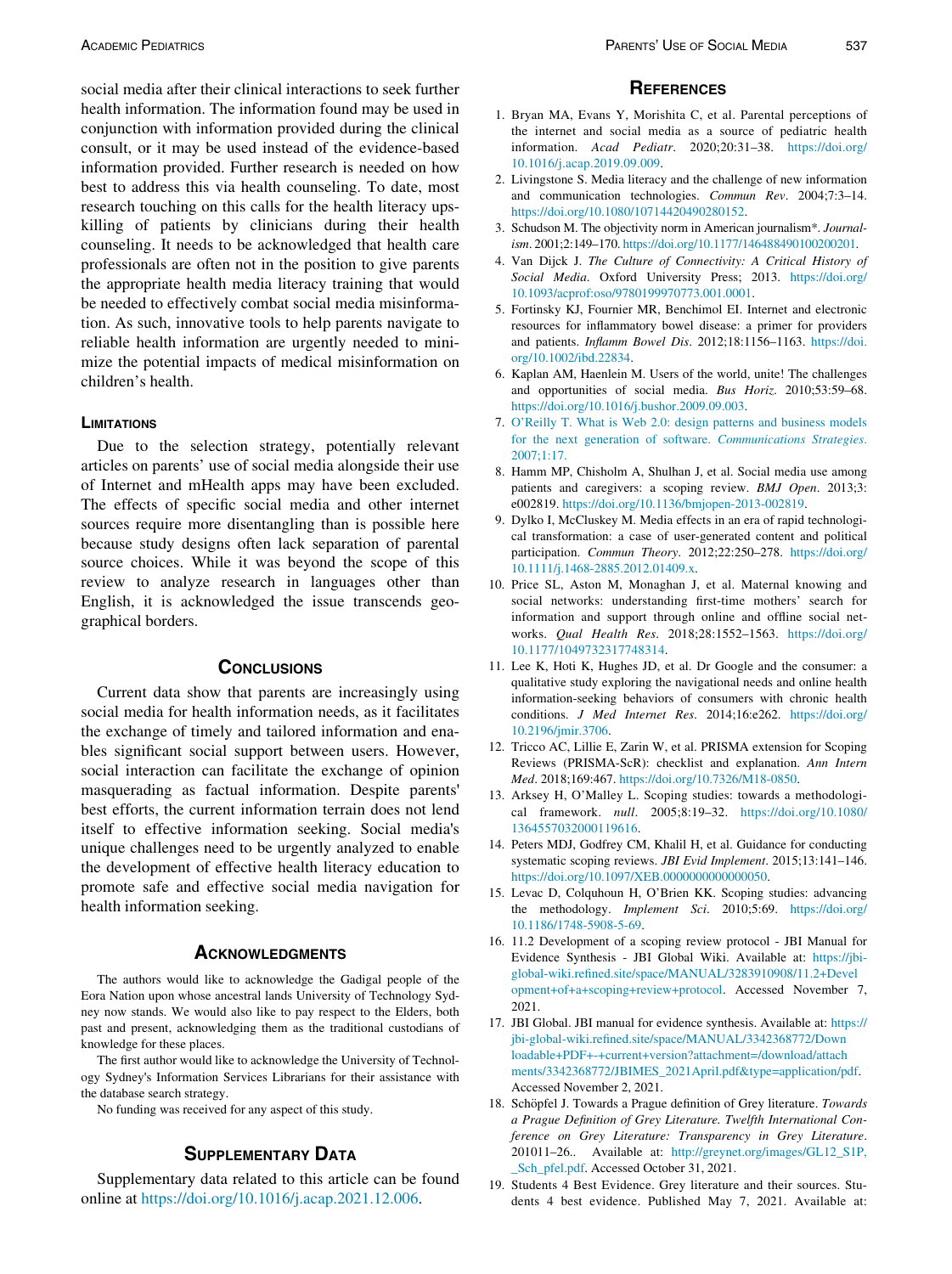<span id="page-12-37"></span><span id="page-12-35"></span><span id="page-12-34"></span><span id="page-12-29"></span><span id="page-12-10"></span><span id="page-12-5"></span><span id="page-12-4"></span>[https://s4be.cochrane.org/?p=16596&preview=true&previe](https://s4be.cochrane.org/?p=16596&preview=true&preview_id=16596) [w\\_id=16596](https://s4be.cochrane.org/?p=16596&preview=true&preview_id=16596). Accessed October 31, 2021.

- <span id="page-12-46"></span><span id="page-12-1"></span>20. Covidence - Better systematic review management. Available at: [https://www.covidence.org/.](https://www.covidence.org/) Accessed February 3, 2022.
- <span id="page-12-69"></span><span id="page-12-38"></span>21. Adekunle AA, James O, Adeyemo WL. Health information seeking through social media and search engines by parents of children with orofacial cleft in Nigeria. Cleft Palate Craniofac J. 2020;57:444– 447. [https://doi.org/10.1177/1055665619884447.](https://doi.org/10.1177/1055665619884447)
- <span id="page-12-72"></span><span id="page-12-63"></span>22. Bamashmous N, Cunningham SJ, Parekh S. Information seeking behaviour of dental trauma patients and their parents. Dent Traumatol. 2020;36:590–597. <https://doi.org/10.1111/edt.12581>.
- <span id="page-12-56"></span><span id="page-12-41"></span>23. Kim SC, Hawkins KH. The psychology of social media communication in influencing prevention intentions during the 2019 U.S. measles outbreak. Comput Hum Behav. 2020;111. [https://doi.org/](https://doi.org/10.1016/j.chb.2020.106428) [10.1016/j.chb.2020.106428.](https://doi.org/10.1016/j.chb.2020.106428)
- <span id="page-12-47"></span><span id="page-12-0"></span>24. Hwang J, Shah DV. Health information sources, perceived vaccination benefits, and maintenance of childhood vaccination schedules. Health Commun. 2019;34:1279–1288. [https://doi.org/10.1080/](https://doi.org/10.1080/10410236.2018.1481707) [10410236.2018.1481707](https://doi.org/10.1080/10410236.2018.1481707).
- <span id="page-12-67"></span>25. Kulhas Celik I, Buyuktiryaki B, Civelek E, et al. Internet use habits of parents with children suffering from food allergy. Arch Argent Pediatr. 2019;17:134–139. [https://doi.org/10.21911/aai.485.](https://doi.org/10.21911/aai.485)
- <span id="page-12-64"></span><span id="page-12-61"></span>26. Peterlein CD, Bosch M, Timmesfeld N, et al. Parental internet search in the field of pediatric orthopedics. Eur J Pediatr. 2019;178:929–935. <https://doi.org/10.1007/s00431-019-03369-w>.
- <span id="page-12-54"></span><span id="page-12-48"></span>27. Baker B, Yang I. Social media as social support in pregnancy and the postpartum. Sex Reprod Healthc. 2018;17:31-34. [https://doi.](https://doi.org/10.1016/j.srhc.2018.05.003) [org/10.1016/j.srhc.2018.05.003](https://doi.org/10.1016/j.srhc.2018.05.003).
- <span id="page-12-68"></span><span id="page-12-42"></span>28. Lee HS. A comparative study on the health information needs, seeking and source preferences among mothers of young healthy children: American mothers compared to recent immigrant Korean mothers. Inf Res. 2018;23. Available at: [http://www.informationr.](http://www.informationr.net/ir/23-4/paper803.html) [net/ir/23-4/paper803.html](http://www.informationr.net/ir/23-4/paper803.html). Accessed December 9, 2020.
- <span id="page-12-49"></span><span id="page-12-43"></span>29. Walker LO, Mackert MS, Ahn J, et al. e-Health and new moms: contextual factors associated with sources of health information. Public Health Nurs. 2017;34:561–568. <https://doi.org/10.1111/phn.12347>.
- <span id="page-12-60"></span><span id="page-12-50"></span>30. Sharpe K, Di Pietro N, Jacob KJ, et al. A dichotomy of informationseeking and information-trusting: stem cell interventions and children with neurodevelopmental disorders. Stem Cell Rev Rep. 2016;12:438–447. <https://doi.org/10.1007/s12015-016-9667-3>.
- <span id="page-12-66"></span>31. Al-Daihani SM, Al-Ateeqi HI. Parents of children with disabilities in Kuwait: a study of their information seeking behaviour. Health Info Libr J. 2015;32. [https://doi.org/10.1111/hir.12102.](https://doi.org/10.1111/hir.12102)
- <span id="page-12-62"></span><span id="page-12-44"></span>32. Holtz B, Smock A, Reyes-Gastelum D. Connected motherhood: social support for moms and moms-to-be on Facebook. Telemed e-Health. 2015;21:415–421. [https://doi.org/10.1089/tmj.2014.0118.](https://doi.org/10.1089/tmj.2014.0118)
- <span id="page-12-70"></span><span id="page-12-57"></span><span id="page-12-51"></span>33. Naftel RP, Safiano NA, Falola MI, et al. Technology preferences among caregivers of children with hydrocephalus: clinical article. J Neurosurg Pediatr. 2013;11:26–36. [https://doi.org/10.3171/](https://doi.org/10.3171/2012.9.PEDS12208) [2012.9.PEDS12208](https://doi.org/10.3171/2012.9.PEDS12208).
- <span id="page-12-71"></span><span id="page-12-52"></span>34. Zhao Y, Zhang J, Wu M. Finding users' voice on social media: an investigation of online support groups for autism-affected users on Facebook. Int J Environ Res Public Health. 2019;16. [https://doi.org/](https://doi.org/10.3390/ijerph16234804) [10.3390/ijerph16234804](https://doi.org/10.3390/ijerph16234804).
- <span id="page-12-53"></span><span id="page-12-39"></span>35. Gage-Bouchard EA, LaValley S, Devonish JA. Deciphering the signal from the noise: Caregivers' information appraisal and credibility assessment of cancer-related information exchanged on social networking sites. Cancer Control. 2019;26. [https://doi.org/10.1177/](https://doi.org/10.1177/1073274819841609) [1073274819841609.](https://doi.org/10.1177/1073274819841609)
- <span id="page-12-65"></span><span id="page-12-58"></span>36. [Orr D, Baram-Tsabari A, Landsman K. Social media as a platform](http://refhub.elsevier.com/S1876-2859(21)00621-5/sbref0036) [for health-related public debates and discussions: the Polio vaccine](http://refhub.elsevier.com/S1876-2859(21)00621-5/sbref0036) on Facebook. [Isr J Health Policy Res](http://refhub.elsevier.com/S1876-2859(21)00621-5/sbref0036). 2016;5:34.
- <span id="page-12-59"></span><span id="page-12-45"></span>37. Bradshaw AS, Shelton SS, Wollney E, et al. Pro-vaxxers get out: anti-vaccination advocates influence undecided first-time, pregnant, and new mothers on Facebook. Health Commun. 2020;36:693–702. [https://doi.org/10.1080/10410236.2020.1712037.](https://doi.org/10.1080/10410236.2020.1712037)
- <span id="page-12-55"></span><span id="page-12-40"></span>38. Clapton-Caputo E, Sweet L, Muller A. A qualitative study of expectations and experiences of women using a social media support group when exclusively expressing breastmilk to feed their infant.

<span id="page-12-36"></span><span id="page-12-33"></span><span id="page-12-31"></span><span id="page-12-30"></span><span id="page-12-28"></span><span id="page-12-27"></span><span id="page-12-26"></span><span id="page-12-25"></span><span id="page-12-24"></span><span id="page-12-23"></span><span id="page-12-22"></span><span id="page-12-21"></span><span id="page-12-20"></span><span id="page-12-19"></span><span id="page-12-18"></span><span id="page-12-17"></span><span id="page-12-16"></span><span id="page-12-14"></span><span id="page-12-13"></span><span id="page-12-12"></span><span id="page-12-11"></span><span id="page-12-9"></span><span id="page-12-8"></span><span id="page-12-7"></span><span id="page-12-6"></span><span id="page-12-3"></span><span id="page-12-2"></span>Women Birth. 2020. [https://doi.org/10.1016/j.wombi.2020.06.010.](https://doi.org/10.1016/j.wombi.2020.06.010) Published online.

- <span id="page-12-32"></span><span id="page-12-15"></span>39. Jenkins MC, Moreno MA. Vaccination discussion among parents on social media: a content analysis of comments on parenting blogs. J Health Commun. 2020;25:232–242. [https://doi.org/10.1080/](https://doi.org/10.1080/10810730.2020.1737761) [10810730.2020.1737761](https://doi.org/10.1080/10810730.2020.1737761).
- 40. Lebron CN, St. George SM, Eckembrecher DG, et al. "Am I doing this wrong?" Breastfeeding mothers' use of an online forum. Matern Child Nutr. 2020;16:e12890. <https://doi.org/10.1111/mcn.12890>.
- 41. Pretorius K, Choi E, Kang S, et al. Sudden infant death syndrome on Facebook: qualitative descriptive content analysis to guide prevention efforts. J Med Internet Res. 2020;22:e18474. [https://doi.org/](https://doi.org/10.2196/18474) [10.2196/18474](https://doi.org/10.2196/18474).
- 42. Thorpe M, Taylor J, Cole R. Parents' use of information accessed through social media to make immunisation decisions for their young children. Health Promot J Aust. 2020;32:189–196. [https://](https://doi.org/10.1002/hpja.336) [doi.org/10.1002/hpja.336](https://doi.org/10.1002/hpja.336).
- 43. Wang T, Lund B. Categories of information need expressed by parents of individuals with rare genetic disorders in a Facebook community group: a case study with implications for information professionals. J Consum. 2020;24:20–34. [https://doi.org/10.1080/](https://doi.org/10.1080/15398285.2020.1713700) [15398285.2020.1713700](https://doi.org/10.1080/15398285.2020.1713700).
- 44. Castro AR, Chougui K, Bilodeau C, et al. Exploring the views of osteogenesis imperfecta caregivers on internet-based technologies: qualitative descriptive study. J Med Internet Res. 2019;21. [https://](https://doi.org/10.2196/15924) [doi.org/10.2196/15924](https://doi.org/10.2196/15924).
- 45. Deas J, Bean SJ, Sokolovska I, et al. Childhood vaccine attitudes and information sources among Oregon parents and guardians. Health Promot Pract. 2019;20:529–538. [https://doi.org/10.1177/](https://doi.org/10.1177/1524839918778830) [1524839918778830](https://doi.org/10.1177/1524839918778830).
- 46. Gorman DR, Bielecki K, Willocks LJ, et al. A qualitative study of vaccination behaviour amongst female Polish migrants in Edinburgh, Scotland. Vaccine. 2019;37:2741–2747. [https://doi.org/](https://doi.org/10.1016/j.vaccine.2019.03.073) [10.1016/j.vaccine.2019.03.073](https://doi.org/10.1016/j.vaccine.2019.03.073).
- 47. Koskan AM, Dominick LN, Helitzer DL. Rural caregivers' willingness for community pharmacists to administer the HPV vaccine to their age-eligible children. J Cancer Educ. 2019;36:189–198. <https://doi.org/10.1007/s13187-019-01617-z>.
- 48. Moon RY, Mathews A, Oden R, et al. Mothers' perceptions of the internet and social media as sources of parenting and health information: Qualitative study. J Med Internet Res. 2019;21:e14289. [https://doi.org/10.2196/14289.](https://doi.org/10.2196/14289)
- 49. Rehman S, Lyons K, McEwen R, et al. Motives for sharing illness experiences on Twitter: conversations of parents with children diagnosed with cancer. Inf Commun Soc. 2018;21:578–593. [https://doi.](https://doi.org/10.1080/1369118X.2017.1299778) [org/10.1080/1369118X.2017.1299778.](https://doi.org/10.1080/1369118X.2017.1299778)
- 50. [Kim HN, Wyatt TH, Li X, et al. Use of social media by fathers of](http://refhub.elsevier.com/S1876-2859(21)00621-5/sbref0050) premature infants. [J Perinat Neonatal Nurs](http://refhub.elsevier.com/S1876-2859(21)00621-5/sbref0050). 2016;30:359–366.
- 51. Lupton D. The use and value of digital media for information about pregnancy and early motherhood: a focus group study. BMC Pregnancy Childbirth. 2016;16. <https://doi.org/10.1186/s12884-016-0971-3>.
- 52. Criss S, Woo Baidal JA, Goldman RE, et al. The role of health information sources in decision-making among Hispanic mothers during their children's first 1000 days of life. Matern Child Health J. 2015;19:2536–2543. [https://doi.org/10.1007/s10995-015-](https://doi.org/10.1007/s10995-015-1774-2) [1774-2](https://doi.org/10.1007/s10995-015-1774-2).
- 53. Mohd Roffeei SH, Abdullah N, Basar SKR. Seeking social support on Facebook for children with Autism Spectrum Disorders (ASDs). Int J Med Inform. 2015;84:375–385. [https://doi.org/10.1016/j.ijme](https://doi.org/10.1016/j.ijmedinf.2015.01.015)[dinf.2015.01.015](https://doi.org/10.1016/j.ijmedinf.2015.01.015).
- 54. Appleton J, Fowler C, Brown N. Friend or foe? An exploratory study of Australian parents' use of asynchronous discussion boards in childhood obesity. Collegian. 2014;21:151–158. [https://doi.org/](https://doi.org/10.1016/j.colegn.2014.02.005) [10.1016/j.colegn.2014.02.005.](https://doi.org/10.1016/j.colegn.2014.02.005)
- 55. Cowie GA, Hill S, Robinson P. Using an online service for breastfeeding support: what mothers want to discuss. Health Promot J Austr. 2011;22:113–118. <https://doi.org/10.1071/he11113>.
- 56. Raspa M, Lynch M, Squiers L, et al. Information and emotional support needs of families whose infant was diagnosed with SCID